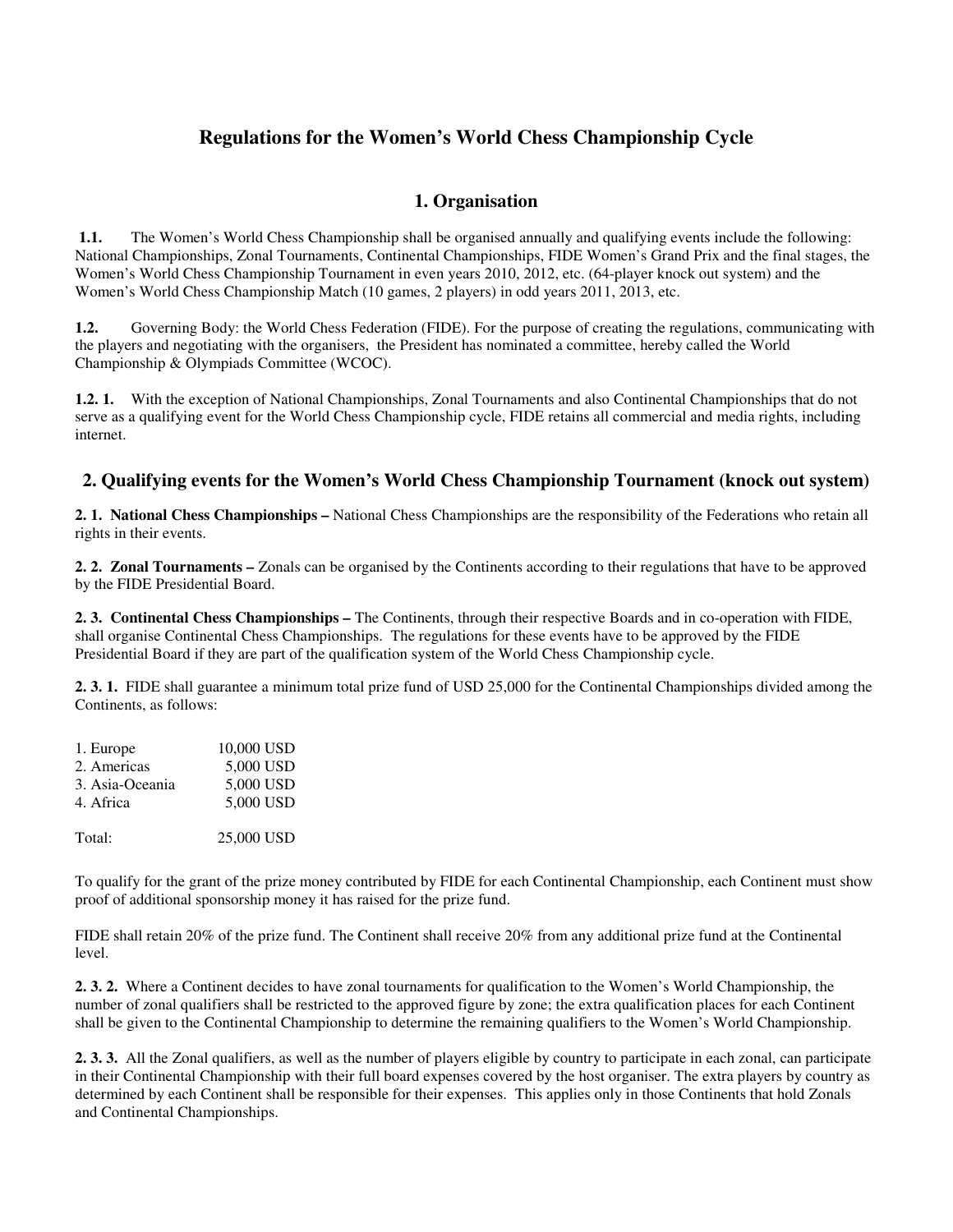**2. 3. 4.** The Continental and Zonal Championships shall be organized before the end of September of each year. The Continents, in co-operation with the WCCC, will decide on the format and the maximum number of participants per country including qualifiers per country. If the Continental Championship cannot be organized by the Continents, then FIDE shall organise the Championship using the prize fund allocated to the respective Continent, without necessarily distributing prizes to the players.

**2. 3. 5.** The number of qualifiers for each continent is:

 Europe: 28 Americas: 8 Asia: 12 Africa: 3

**2. 3. 6.** FIDE will send one of its representatives, a member of the WCCC or a representative appointed by the committee, as an observer to ensure that the event is held in line with the Women's World Championship regulations. He will present an independent report on the conduct of the Championship to the Presidential Board of FIDE. Traveling cost, board and lodge as well as stipend shall be paid by the organising committee of the Continental Championship.

### **3. Women's World Chess Championship 2010**

**3. 1. Qualifiers –** There are 64 qualifiers:

- **a.** The Women's World Champion, runner-up and semi-finalists of the previous Women's World Championship (4 players)
- **b.** The World Junior Girl Champions U-20 of 2008 & 2009. (2 players)
- **c.** The five best rated players from the average of the FIDE rating lists of July 2008 and January 2009 (5 players).
- **d.** Fifty-one qualifiers from the Women's Continental Championships and Zones (51 players).
- **e.** Two nominees of the FIDE President (2 players).

**3. 1. 1. Replacements –** Women's World Champion, semi-finalists of the previous women's world championship, World Junior Girl U-20 Champions and rated players can be replaced only from the rating list. Continental and Zonal qualifiers will be replaced from their respective events, except that in the Zonal Tournament the replacement must have scored at least 50% of the maximum possible score. Otherwise the place passes to the Continental Championship.

**3. 1. 2.** For the purpose of deciding the 5 rated players-qualifiers, as well as any replacements, the average from the following lists will be used: rating lists of July 2008 and January 2009 divided by 2. In case of equality two decimals will be taken into consideration. If the numbers are still equal then the number of games from the two periods shall be decisive. That means the player with the greater number of games shall qualify. If the numbers are still equal then the January 2008 list shall be decisive. If the Elo in this list is still the same, the player with the greater number of games in this list will qualify.

**3. 1. 3.** Players who appear in the inactive list in both July 2008 and January 2009 lists will not be able to qualify as a rated player. If the player is inactive in one list but appears in the other, then the rating that is published shall be taken as the average.

**3. 1. 4.** The list of qualified players and the reserves will be published on the FIDE web site.

#### **3. 2. Tournament format**

**3. 2. 1** There shall be five (5) rounds of matches, comprising two (2) games per round, with the winners progressing to the next round. The  $6<sup>th</sup>$  round (final round) shall be played over four (4) games and the winner will be declared Women's World Champion.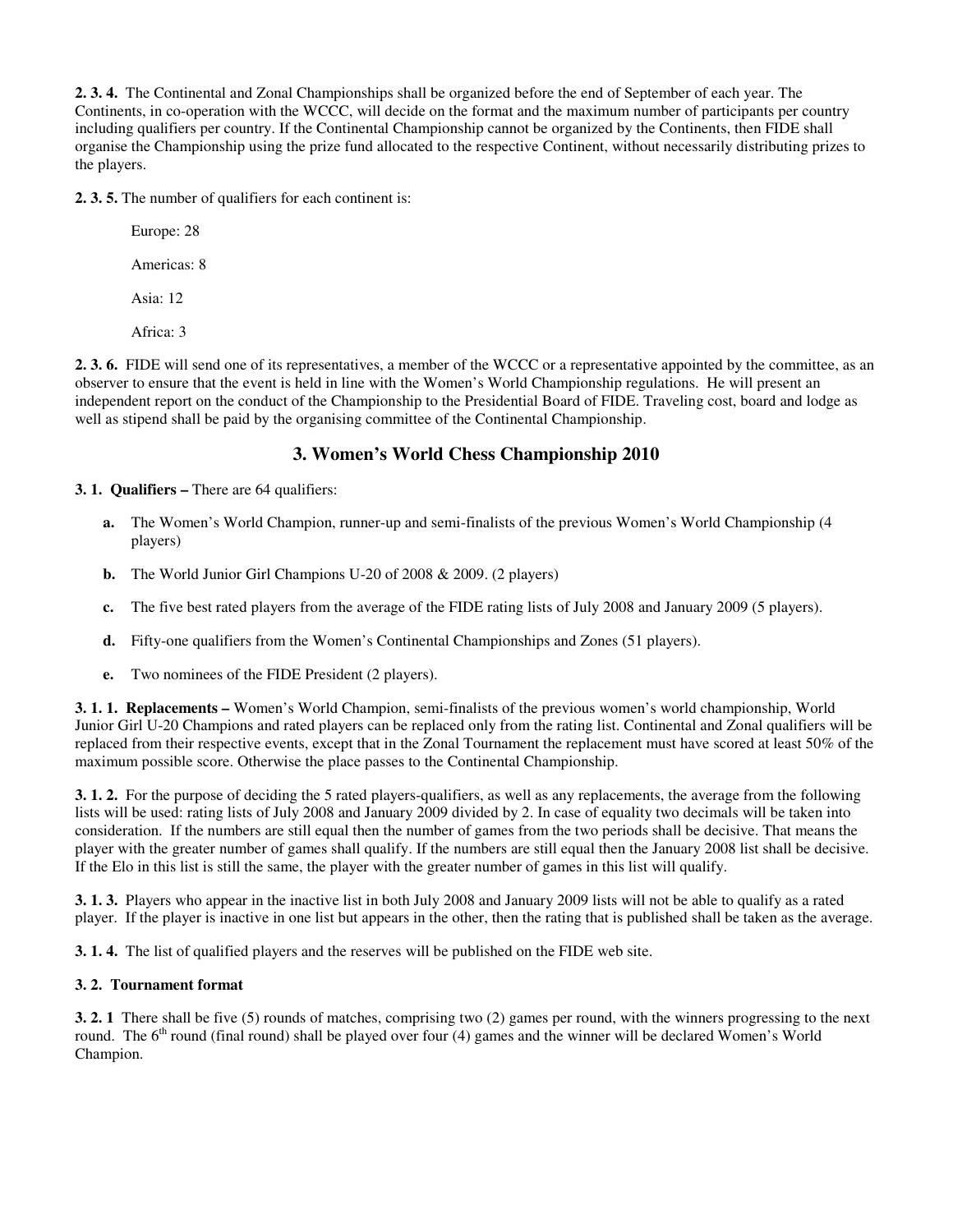|          | Round 1: there shall be | 64 players |
|----------|-------------------------|------------|
| Round 2: | there shall be          | 32 players |
|          | Round 3: there shall be | 16 players |
|          | Round 4: there shall be | 8 players  |
|          | Round 5: there shall be | 4 players  |
|          | Round 6: there shall be | 2 players  |

#### **3. 2. 2. Schedule of the Women's World Championship**

| Opening Ceremony/Players' meeting |             | 1 day   |
|-----------------------------------|-------------|---------|
| Round 1:                          | 2 days play | 2 days  |
|                                   | + tiebreaks | 1 day   |
| Round 2:                          | 2 days play | 2 days  |
|                                   | + tiebreaks | 1 day   |
| Round 3:                          | 2 days play | 2 days  |
|                                   | + tiebreaks | 1 day   |
| Round 4:                          | 2 days play | 2 days  |
|                                   | + tiebreaks | 1 day   |
| Round $5$ :                       | 2 days play | 2 days  |
|                                   | + tiebreaks | 1 day   |
| Free Day                          | 1 day free  | 1 day   |
| Round 6:                          | 4 days play | 4 days  |
|                                   | + tiebreaks | 1 day   |
| Closing Ceremony                  |             | 1 day   |
| <b>TOTAL</b>                      |             | 23 days |
|                                   |             |         |

#### **3. 3. Confirmation of Participation/Conduct of Players**

**3. 3. 1.** When FIDE has confirmed the name of organiser, venue and dates, the participants will be able to download the copy of the Player's Contract (which contains the player's obligations) from the FIDE web site and shall send their signed contract to FIDE within two weeks. This is the player's responsibility.

Any participant, specified in paragraph 3.1 who fails to return her player's contract by the official deadline, may be replaced according to article 3. 1. 1. The WCCC may accept late contracts received after the deadline within the period of 10 days. The final list shall then be published 10 days after the deadline on the FIDE web site. Players not previously qualified but who have the right to participate as replacements shall be notified through the FIDE web site and will have one further week to return their signed contracts to FIDE.

**3. 3. 2.** All players mentioned in 3. 3. 1 shall confirm, by fax and registered mail to the FIDE Secretariat, their participation by returning the signed original copy of the Players' Contract published on the FIDE web site for participation in the Women's World Championship. Players shall be fully responsible for the arrival on time to the FIDE Secretariat of their signed contract.

**3. 3. 3.** A player who returns her contract but withdraws before the pairings are announced will be replaced by a player as described in 3. 1. 1.

**3. 3. 4.** Any player that withdraws after the pairings are announced shall not be replaced.

**3. 3. 5.** Players that fail to provide a satisfactory reason for withdrawal, after they have signed the player's contract, may be excluded from the next World Championship cycle.

**3. 3. 6.** If the World Cup and the Women's World Championship are organised at the same period (even if the two events overlap by one day) then the player who has the right to participate in both championships shall decide per 3. 3. 2 in which tournament she will play.

**3. 3. 7.** For security and administrative reasons, all participants are expected to stay in the officially designated hotel(s).

**3. 3. 8.** All players shall pay their own cost of travel, accommodation and meals for the duration of their stay.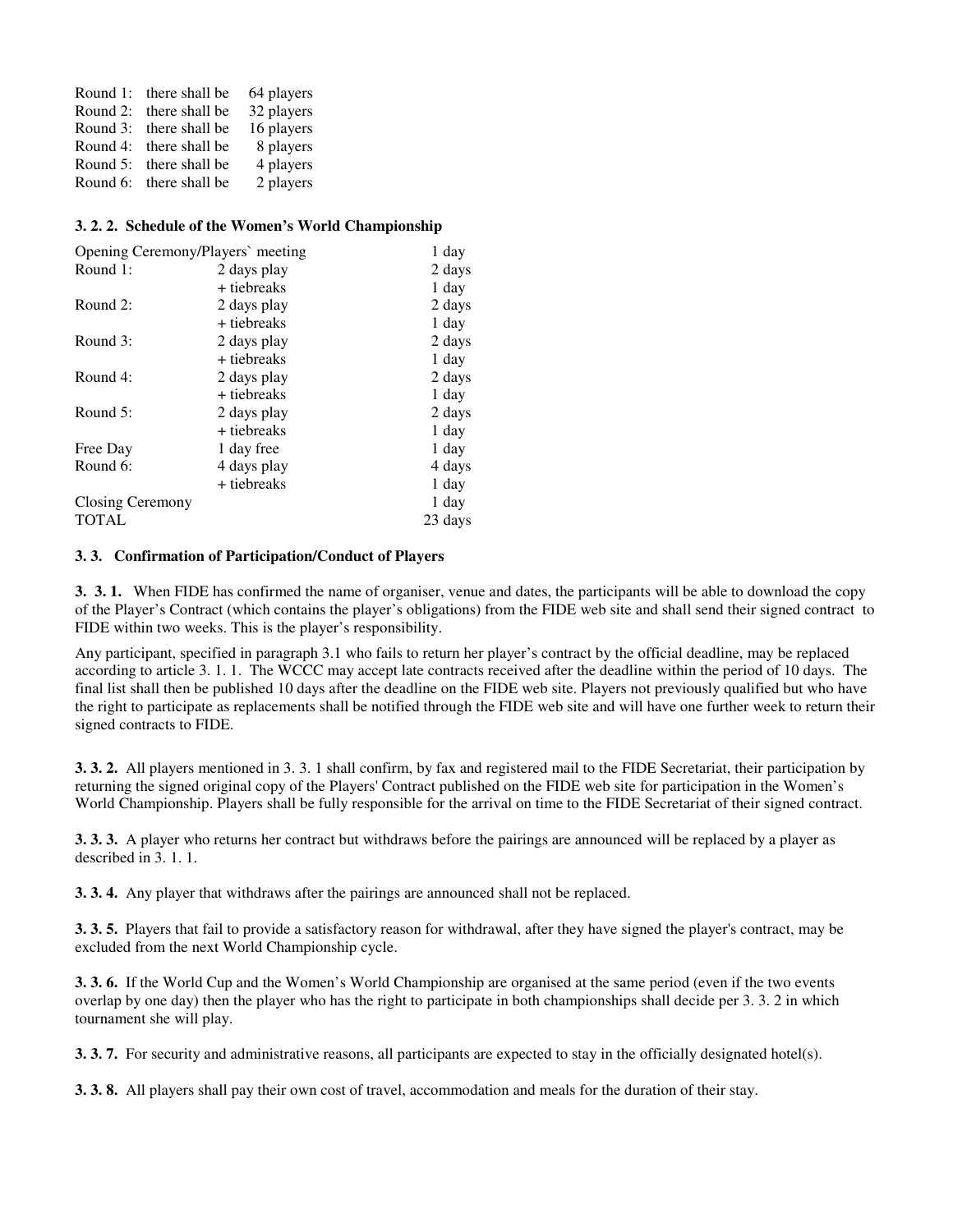#### **3. 4. Pairings.**

**3. 4. 1.** All participants will start from Round 1.

**3. 4. 2.** For purposes of pairings the players shall be ranked according to the most recent rating list. In case of equality of two or more players, the player with the greater number of games played during the period covered by the list shall be higher seeded. In case of equal number, the order will be decided by draw of lots. The Women's World Champion will be seeded number one.

**3. 4. 3.** Pairings shall follow the principle of top half vs. lower half reversed (1-64, 2-63...). Thus the highest ranked player of the top half shall play the lowest ranked player of the bottom half. The second ranked player of the top half shall play the penultimate ranked player of the bottom half. And so on.

**3. 4. 4.** For rounds 2 to 5, pairings shall follow the same procedure as in 3. 4. 3, with the clarification that if the lower ranked player wins in any match, she shall automatically assume the position of the higher ranked player.

**3. 4. 5.** All the participants will start from round 1. No postponement shall be allowed except with permission of the FIDE President.

#### **3. 5. Drawing of colours**

**3. 5. 1.** The draw for colours shall be conducted as follows:

a) The top seeded player in Round 1 receives White or Black in the first game as decided by lot during the Opening Ceremony. In the second game of the same round, colours will be reversed. In match 2, the higher seeded player shall have the opposite colour to the top seeded player, and so alternating through the list.

b) In Round 2 the winner of match 1 shall have in the first game the colour opposite to the colour that the top seeded player had in the first gameof Round 1. The higher seeded player in the first game of match 2 shall have the same colour that the highest seeded player had in the first game of match 1 and thereafter with colours alternating through the list, with the clarification that if the lower ranked player wins in any match in the previous round, then she shall automatically assume the position of the higher ranked player.

c) For Rounds 3-6 the same procedure is applicable.

d) For the tie-break matches in article 3.8, there shall be a drawing of lots for each match. If these matches are also drawn, there shall be a drawing of lots to decide who shall receive White in the sudden-death game.

#### **3.6. Time control.**

**3. 6. 1.** The time control shall be 90 minutes for the first 40 moves followed by 30 minutes for the rest of the game with an increment of 30 seconds per move from move one.

**3. 6. 2.** The games shall be played using the electronic clocks and boards approved by FIDE.

#### **3. 7. Conditions of victory**

**3. 7. 1.** For rounds 1-5, each match shall be played over two (2) games and the winner of every match shall be the first player to score 1.5 or more points. The final match, or round 6, shall be played over four (4) games and the winner of the match shall be the first player to score 2.5 or more points. A tie shall be broken according to article 3.8. The winner of the final match will be declared Women's World Champion.

#### **3. 8. Tie-breaks**

#### **3. 8. 1. Rounds 1-5**

**3. 8. 1. 1** If the scores are level after the regular games, after a new drawing of colours, two (2) tie break games shall be played. The games shall be played using the electronic clock starting with 25 minutes on the clock for each player with an addition of 10 seconds after each move.

**3. 8. 1. 2** If the scores are level after the games in paragraph 3. 8. 1. 1, then, after a new drawing of colours, 2 five-minute games shall be played with the addition of 10 seconds after each move.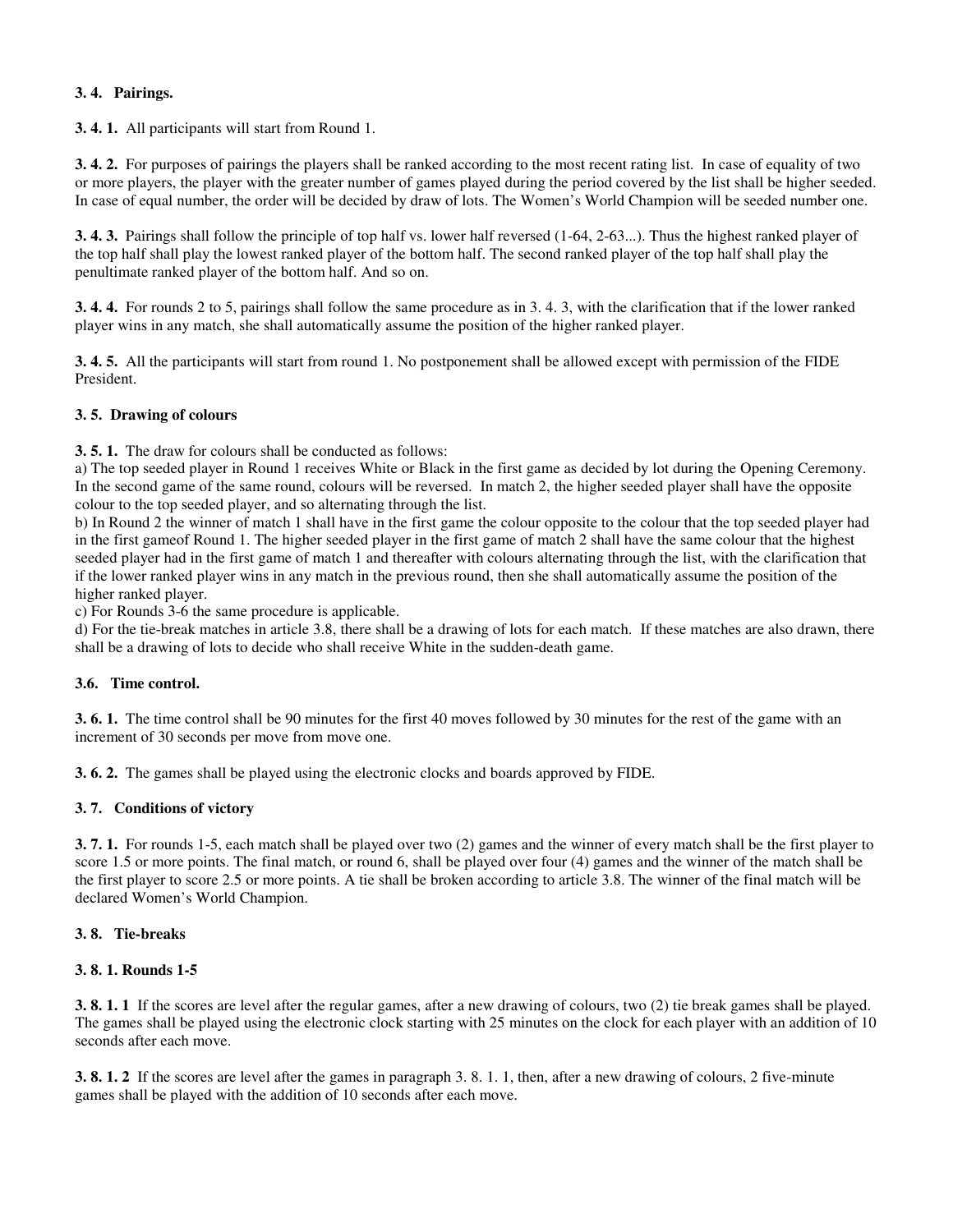**3. 8. 1. 3.** If the score is still level after the games in paragraph 3.8.1.2, the players shall play one sudden death game. The player who wins the drawing of lots may choose the color. The player with the white pieces shall receive 5 minutes, the player with the black pieces shall receive 4 minutes whereupon, after the 60th move, both players shall receive an increment of 3 seconds from move 61. The winner qualifies for the next round. In case of a draw the player with the black pieces qualifies for the next round.

#### **3. 8. 2. Round 6 (Final Match)**

**3. 8. 2. 1** If the scores are level after the regular games, after a new drawing of colours, four (4) tie break games shall be played. The games shall be played using the electronic clock starting with 25 minutes on the clock for each player with an addition of 10 seconds after each move.

**3. 8. 2. 2** If the scores are level after the games in paragraph 3. 8. 2. 1, then, after a new drawing of colours, 2 five-minute games shall be played with the addition of 10 seconds after each move.

**3. 8. 2. 3.** If the score is still level after the games in paragraph 3.8.2.2, the players shall play one sudden death game. The player who wins the drawing of lots may choose the color. The player with the white pieces shall receive 5 minutes, the player with the black pieces shall receive 4 minutes whereupon, after the 60th move, both players shall receive an increment of 3 seconds from move 61. The winner shall be declared Women's World Champion. In case of a draw the player with the black pieces shall be declared Women's World Champion.

#### **3. 8. 3. Rules for rapid and blitz games**

All tie-break games shall be played according to the following:

1. Play is governed by the World Championship Technical Regulations (annex 1), which apply with the exceptions mentioned below in  $(2)$ ,  $(3)$  and  $(4)$ .

2. The players do not need to record the moves. An arbiter shall record the moves.

3. The player who has the move may stop the clocks and consult the Arbiter's score sheet and if his next move will produce a threefold repetition of position (according to Article 9.2a of the Technical Regulations), or the 50 moves rule (according to Article 9.3a of the Technical Regulations), he himself must write the intended move on the score sheet and claim the draw if he wants. A player can also claim a draw according to Articles 9.2b and 9.3b of the Technical Regulations. If the claim is found to be correct, the game is immediately ended as a draw. If the claim is found to be incorrect, the Arbiter shall add three (3) minutes to the opponent's remaining time and the game continues with the intended move in accordance with Article 4 of the Technical Regulations. A maximum of two (2) incorrect claims for a draw can be made by each player. If a player makes a third ( $3<sup>rd</sup>$ ) incorrect claim, the arbiter shall declare the game lost for this player.

4. If a game has ended by resignation, checkmate, time loss, stalemate, triple repetition or any other of the ways described in Article 5 of the Technical Regulations, no claim for irregularities shall be accepted (irregularities include clock settings and all other described in Article 7 of the Technical Regulations).

**3. 8. 4.** Between the tiebreak games as well as before the start of the sudden death game there shall be a pause of at least 10 minutes, unless the Chief Arbiter decides otherwise.

#### **3. 9. Prizes for the Women's World Championship**

| 3.9.1. Prize list |                         |        |     |         |
|-------------------|-------------------------|--------|-----|---------|
|                   | $1st$ round 32 losers x | 3.750  | $=$ | 120.000 |
|                   | $2nd$ round 16 losers x | 5.500  | $=$ | 88.000  |
|                   | $3rd$ round 8 losers x  | 8.000  | $=$ | 64.000  |
|                   | $4th$ round 4 losers x  | 12.000 | $=$ | 48.000  |
|                   | $5th$ round 2 losers x  | 20.000 | $=$ | 40.000  |
|                   | $6th$ round 1 loser x   | 30.000 | $=$ | 30.000  |
|                   | Women's World Champion  |        |     | 60.000  |
|                   |                         |        |     |         |

#### TOTAL: 450.000 USD

**3. 9. 2.** A payment of 20% from the above prize fund shall be made to FIDE.

**3. 9. 3.** If a player withdraws due to ill health or any other good reason accepted by the Appeals Committee, she shall receive the full prize money to which he was entitled at that time.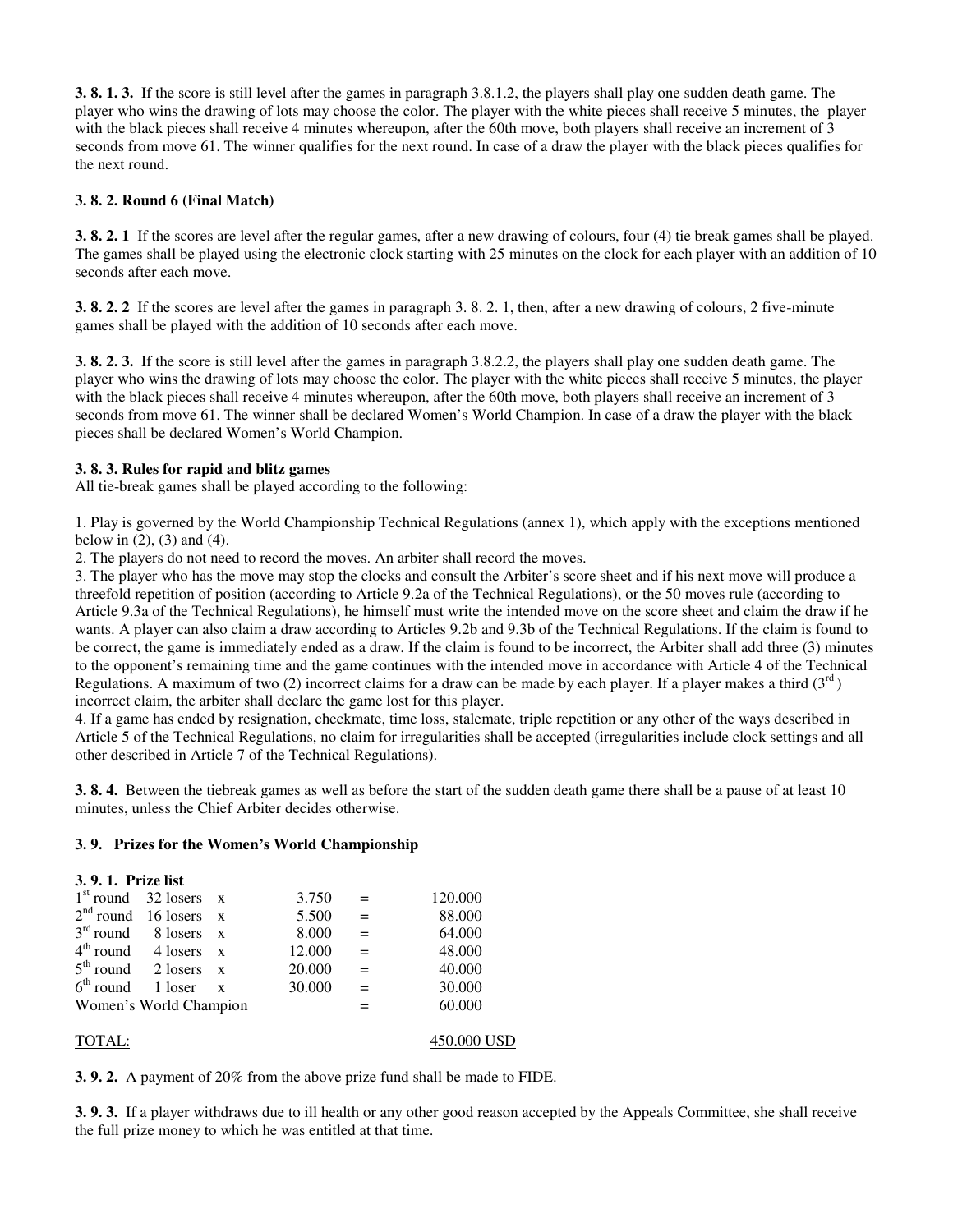**3. 9. 4.** If a player withdraws after the start of the first round without having a satisfactory reason for doing so, she shall receive no prize money.

#### **3. 10. Playing Conditions.**

**3. 10. 1.** Only the players, principals and steward (-es)s shall be allowed in the actual playing area except with the permission of the Chief Arbiter.

**3. 10. 2.** During the playing session the following additional regulations shall be in force:

a) The players are not permitted to bring into the playing area technical and other equipment extraneous to play, which may in any way disturb or upset the opponent. The Chief Arbiter shall decide what constitutes extraneous equipment liable to offend the opponent.

b) A player may talk only to an arbiter or communicate with a steward, or with his opponent as permitted by the Laws of Chess.

c) During the playing session, players are not allowed to leave the playing area without the permission of the Chief Arbiter.

#### **3. 11. Score sheets.**

**3. 11. 1.** The Organisers shall provide score sheets according to the specifications provided by the WCCC.

a) At the end of each game the players' original score sheets shall be given to the Arbiter, who shall hand them to FIDE .

b) Refusal of either player to sign the score sheets shall be penalised according to Article 13.4 of the Laws of Chess. After the players have signed the score sheets, the Arbiter shall countersign to confirm the results.

c) In tiebreak games, the players and the Arbiter shall sign a result sheet.

#### **3. 12. Players' Meeting.**

**3. 12. 1.** Players are required to attend the Players' Meeting on the day of the Opening Ceremony at a time to be decided by the Chief Arbiter and the Organisers. If necessary, the Chief Arbiter may call other Players' Meetings.

**3. 12. 2.** If a player fails to appear at the Players' Meeting, the Opening or Closing Ceremony or any approved function of the Championship such as official receptions and press conferences, or conducts herself in a manner contrary to the spirit of sportsmanship or the FIDE Code of Ethics, then she shall suffer the following penalty: 5% of her prize money shall be forfeited to the Organisers and a further 5% to FIDE for each breach. In cases of serious misconduct the player may be disqualified from the tournament and the World Chess Championship cycle.

#### **3. 13 Interviews, functions and mode of dressing.**

**3. 13. 1.** The players are expected to co-operate reasonably with the media. General interviews with them can be arranged through the Press Officer.

**3. 13. 2.** The players are required to make themselves available for short interviews, of not more than 10 minutes duration, immediately after the game. In general, the winner, or in the event of a draw both players, shall be available for the daily press conference.

**3. 13. 3.** Players are required to be present at all official functions approved by FIDE President or his Deputy during the Championship including official receptions and the opening and closing ceremonies.

**3. 13. 4.** Players are requested to note the requirements of FIDE Regulations C.01 (Article 8.1) in respect of their dignified appearance at all times during the event.

#### **3. 14. Payment of Prize Money and Stipends**

.

**3. 14. 1.** The prize fund shall be paid by bank cheque or direct banker's order drawn in United States Dollars on UBS, Lausanne or any other official FIDE bank.

**3. 14. 2.** Upon completion of the Women's World Chess Championship, FIDE shall pay these sums collectible in the player's home country within 2 weeks.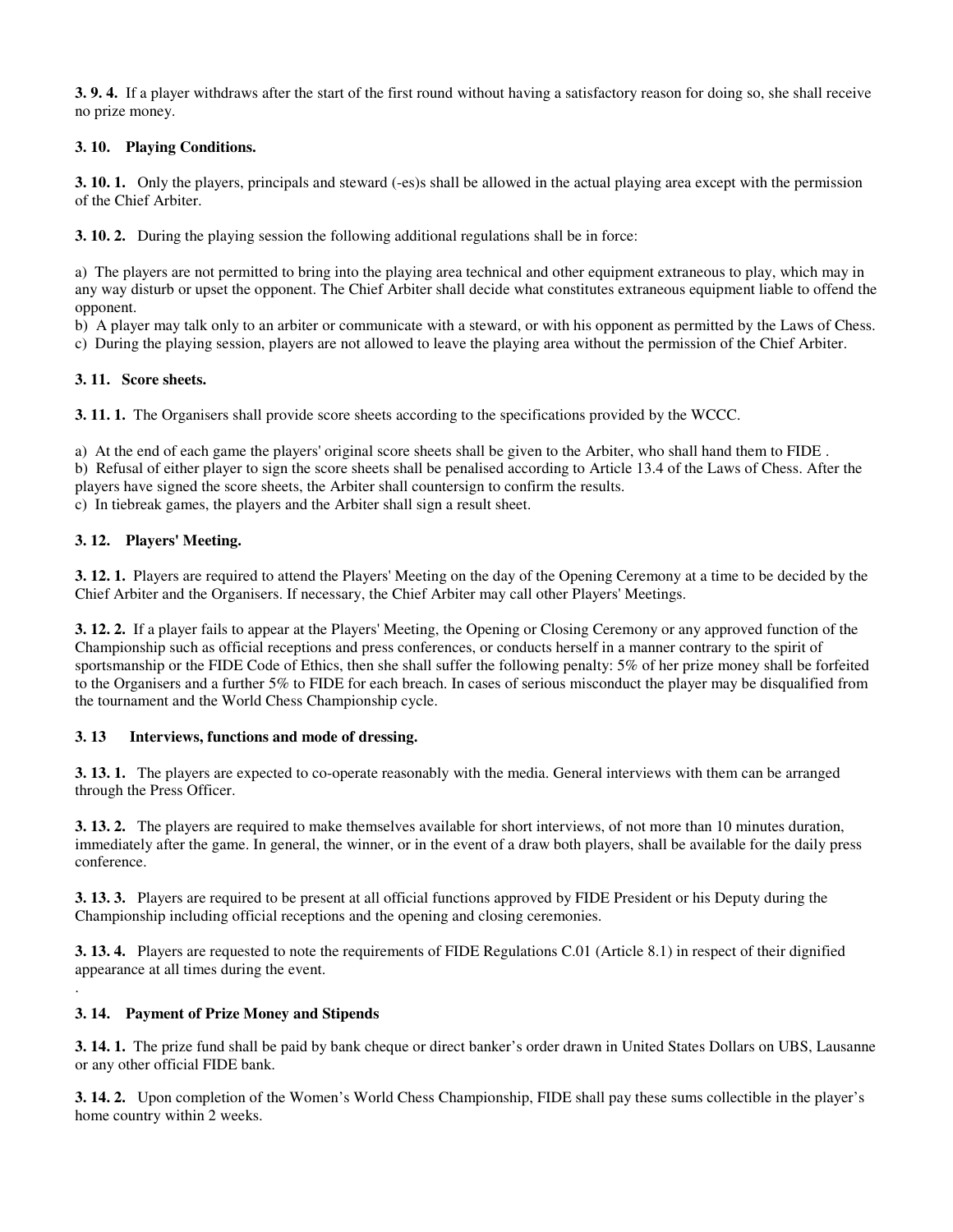**3. 14. 3.** Although FIDE will endeavour to sign an agreement with the organiser stating that the prize funds are net and free of all tax, FIDE will not be responsible for any national or local tax deducted from the prize money. FIDE will give all necessary assistance to the players if the organiser acts to the contrary.

#### **3. 15. Principals**

**3. 15. 1.** The Principals are:

- a) President and Deputy President, one of them being the Chairman of the Appeals Committee;
- b) Treasurer, Elected Vice President, General Secretary
- c) Four members of the Appeals Committee;
- d) Arbiters;
- e) Press Officer;
- f) Chairman of FIDE Medical Commission;
- g) WCOC members;

#### **3. 16. Arbiters**

**3. 16. 1.** There will be a Chief Arbiter, a Deputy Chief Arbiter, three Deputy Arbiters and local assistance according to the tournament needs. FIDE President, in consultation with the World Chess Championship Committee, shall appoint the arbiters who must have the title of International Arbiter.

**3. 16. 2.** In each match, no arbiter may belong to the same federation as either of the players. Exception: if both players are members of the same federation, an arbiter may also belong to this federation.

**3. 16. 3.** During play either the Chief Arbiter or the Deputy Chief Arbiter must be present in the playing area.

**3. 16. 4.** Immediately after the end of the Women's World Chess Championship, the Chief Arbiter shall write a report and send it without delay to the FIDE Secretariat.

**3. 16. 5.** The report shall be written in the English language.

**3. 16. 6.** The report shall contain the result of each individual game as well as the final result of each match. In addition, the report shall contain a general description of the course of the event. If there were any difficulties, conflicts or incidents during the tournament, they shall be described together with the measures taken to deal with them.

**3. 16. 7.** The report shall be supplemented by adding two copies of the bulletins of the event and the score sheets of the games.

**3. 16. 8.** The Chief Arbiter may, in consultation with the WCCC, and with the approval of the FIDE President, issue additional written regulations to inform the exact playing hours and take care of other details not covered by these regulations.

#### **3.17. Appeals Committee.**

**3. 17. 1.** The President or his Deputy shall be Chairman of the Appeals Committee. There shall be three other members all from different Federations. No member of the Appeals Committee shall sit in judgement in a dispute involving a player or party from his Federation except where the dispute is between two players or two parties from his Federation.

All protests must be submitted in writing to the Appeals Committee not more than two hours after the relevant playing session, or the particular infringement complained against.

The Committee may decide on the following matters:

- a) an appeal against a decision by an arbiter,
- b) a protest against a player's behaviour,
- c) a complaint alleging false interpretation of the regulations,
- d) a request for the interpretation of specific regulations,
- e) a protest or complaint against any participant, or
- f) all other matters which the Committee considers important.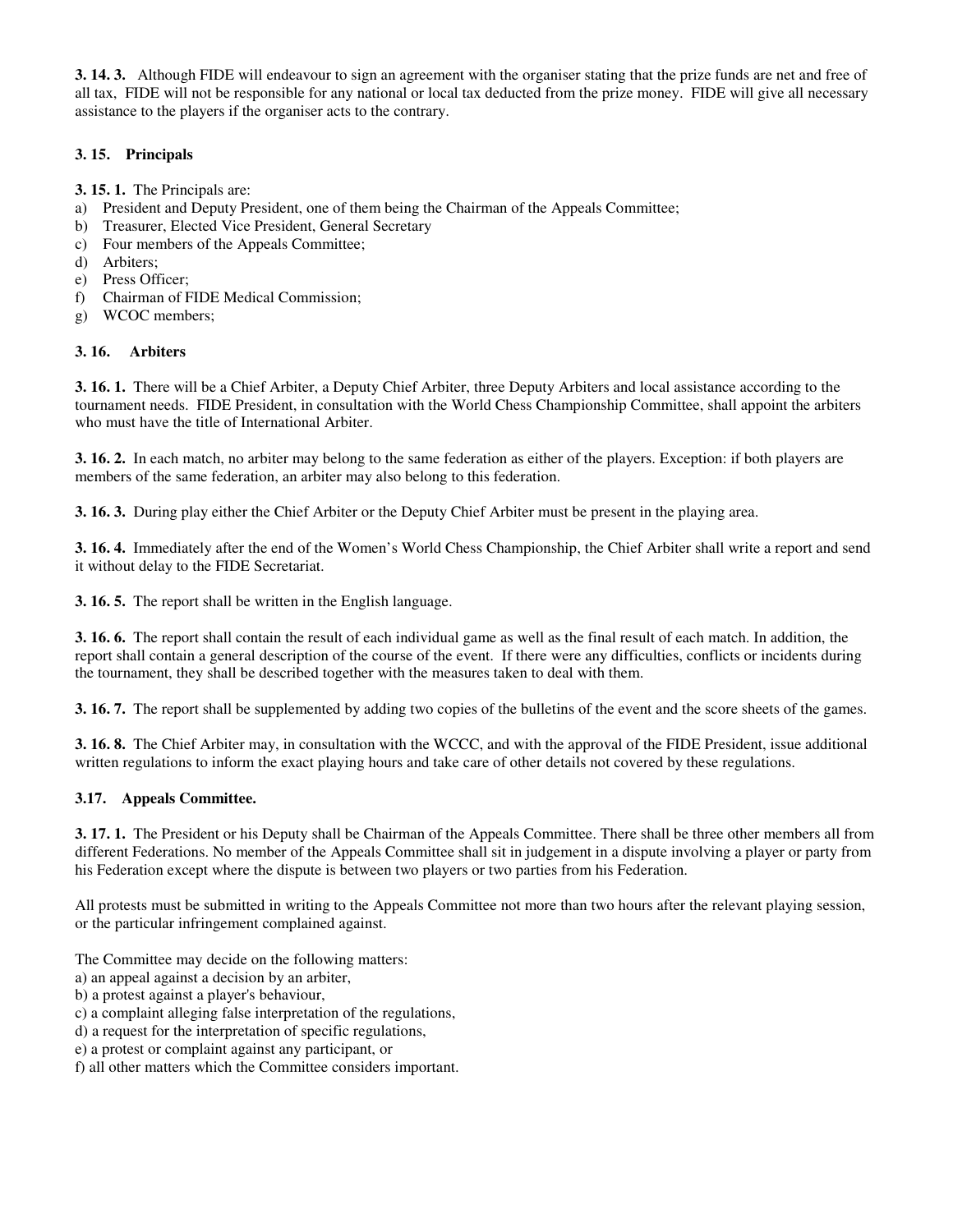If possible, the Committee shall reach a decision not more than two hours after the submission of a protest. The appeals process shall include written representations and a written decision. The Committee shall endeavour to find binding solutions that are within the true spirit of the FIDE motto, Gens Una Sumus. Each protest must be accompanied by a deposit fee of USD 500 (five hundred US Dollars) or the equivalent in local currency. If the protest is accepted, the fee shall be returned. If the protest is rejected, the fee may be forfeited to FIDE.

The written decision of the Appeals Committee arising from any dispute in respect of these regulations shall be final.

#### **3. 18. Arrangements for the Playing Hall**

**3. 18. 1.** The WCCC shall ensure the playing hall and its environs meet at least the requirements of the FIDE Regulations for the Organisation of Top Level Tournaments (FIDE Handbook C.01).

**3. 18. 2.** The playing venue shall be decorated with the FIDE flag, IOC flag, the flags of the host nation and the participating Federations.

**3. 18. 3.** After the World Chess Championship Committee agrees with the Organisers on the arrangements in respect of the tournament hall, facilities, accommodation and meals, transportation, telecommunication, ceremonies, no objections from the participants shall be acceptable.

**3. 18. 4.** Organisers shall provide, free of charge, coffee, tea and soft drinks for the players and principals. It is advisable that the same offer shall apply for press members.

#### **3. 19. Photography and Television**

**3. 19. 1.** Only photographers and camera crew expressly authorised by the Press Officer may work in the playing venue.

a) When more than 16 players are competing, flash may be used only during the first ten minutes.

b) When 16 players or less are competing, flash may only be used during the first five minutes.

c) In tiebreak games flash may only be used in the first three minutes. In case of 5 minutes + sudden death games, the use of flash is not permitted, the use of cameras without flash may only be permitted if the Arbiter in charge deems their use to be unobtrusive.

e) Television cameras must be unobtrusive and may only be used if the Arbiter in charge deems their use to be unobtrusive.

f) An official photographer, designated by the Organisers with the approval of the Chief Arbiter shall be allowed to take photos at any time during the round without flash.

#### **3. 20. Ceremonies.**

**3. 20. 1.** The Opening Ceremony shall take place the day prior to the first round and all participants are required to take part. Exception can be made by a written permission of the FIDE President.

**3. 20. 2.** The program of the Opening Ceremony shall be supervised by FIDE. Cultural program and speeches totalling up to 60 minutes are usually welcome. FIDE Anthem and the Anthem of the hosting country shall be played.

**3. 20. 3.** The drawing of colours for round 1 shall be carried out during the opening ceremony.

**3. 20. 4.** The Closing Ceremony shall take place not later than one day after the end of the event. The Organisers shall provide a trophy and a gold medal for the Women's World Champion. Silver and bronze medals shall be provided for the runner-up and  $3<sup>rd</sup> - 4<sup>th</sup>$  winners. If the two semi-finalists, who were eliminated in round 5, stay in the hosting city after their elimination in order to attend the closing ceremony, FIDE will cover their hotel expenses for this extra period. The FIDE Anthem, the Anthem of the World Champion's country and the Anthem of the hosting country shall be played during the Closing Ceremony.

#### **3. 21. FIDE Rights and Obligations of the Organisers**

#### **3. 21. 1. Finance**

**3. 21. 1. 1.** Before the end of the tournament, FIDE shall be reimbursed for its direct expenses incurred in the Women's World Championship. This shall be a fixed sum agreed between the Organiser and the World Chess Championship Committee before the start of the tournament. This sum shall include stipends, pre-expenses (inspections) and tournament expenses (travelling and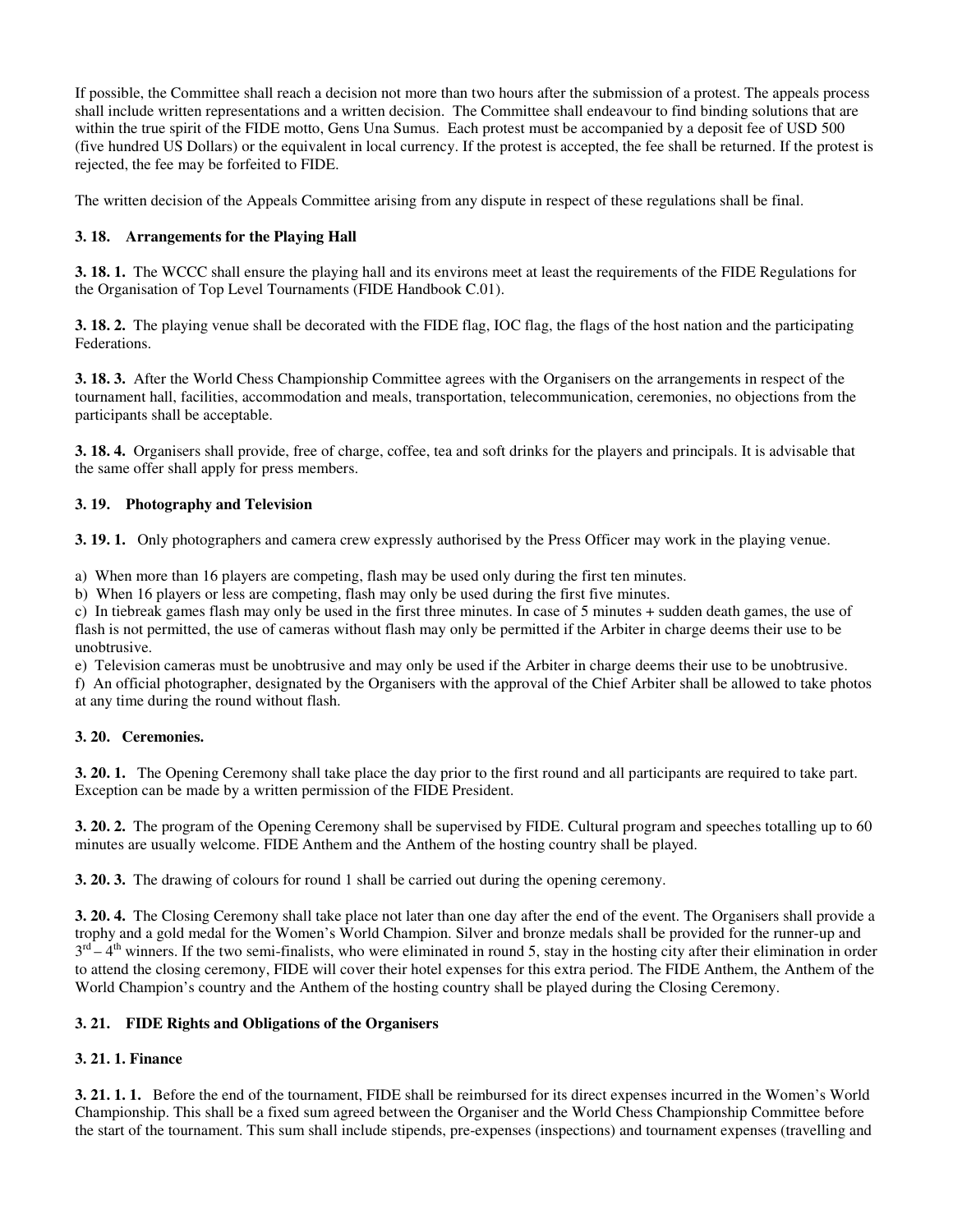boarding) for the principals. The WCCC shall advise and help the Organisers on protocol, budget, infrastructure, media, commentary, bulletin and other technical problems.

**3. 21. 1. 2.** FIDE has exclusive commercial rights to the event and is free to exploit them commercially, including entering into advertisement agreements either with the Organisers or Sponsors of the tournament requiring players to wear clothes with the branding of sponsors.

**3. 21. 1. 3.** The income provided by the Women's World Chess Championship through admission charges, concessions and photography shall go to the Organisers. The radio and television rights, including video and film rights, shall belong to FIDE. The right as described here and in the previous paragraph can be given by FIDE to the organiser.

**3. 21. 1. 4.** FIDE shall have the exclusive rights for live games transmission on Internet and shall provide the necessary equipment such as electronic boards and clocks to cover the event. FIDE shall provide to the Organisers the signal for online game display in the different function rooms as agreed between the parties. These rights as described here can be given by FIDE to the organiser.

**3. 21. 1. 5.** The Organisers shall draw up a budget as detailed as possible, including provision for contingencies. This shall be subject to the approval of WCCC and the FIDE President.

#### **3. 21. 2. Stipends**

**3. 21. 2. 1.** The following stipends are to be paid to the Principals of the Women's World Chess Championship:

| a) Chairman of the Appeals Committee      | USD        | 7.000 |
|-------------------------------------------|------------|-------|
| b) Three members of the Appeals Committee | <b>USD</b> | 9,000 |
| c) Chief Arbiter                          | <b>USD</b> | 4,000 |
| d) Deputy Chief Arbiter                   | <b>USD</b> | 2,500 |
| e) Deputy Arbiter (Rounds 1 to 5)         | <b>USD</b> | 2,000 |
| f) 2 Deputy Arbiters (Rounds 1 to 4)      | <b>USD</b> | 3.500 |
| g) Press Officer                          | <b>USD</b> | 2.500 |
| h) Chairman of FIDE medical Commission    | <b>USD</b> | 3.000 |

In addition the organisers shall pay to FIDE a minimum sum of USD 35,000 for the WCCC budget.

#### **3. 21. 3. Travelling and Accommodation**

**3. 21. 3. 1. Travel.** The FIDE President has the right to first class travel by air, sea or rail, at the Organisers` expense. The FIDE Deputy President has the right to business class travel by air, sea or rail, at the Organisers expense. All other Principals shall be provided with transport by air, sea or rail or, if they prefer, any other mode of transport that is not more costly to the Organisers than air travel. Any Principal making his own travel arrangements without the agreement of the Organisers does so entirely at his own risk.

**3. 21. 3. 2. Board and Lodging.** For the FIDE President a suite in a first class hotel and for the Deputy President one junior suite in the same first class hotel. For each Principal or WCCC member - a double room in the same first class hotel. Also, hospitality shall be provided for three more FIDE people (FIDE Secretariat). Extras will be covered by the Organisers only for the FIDE President.

**3. 21. 3. 3. Food and drinks.** Provision for food and drinks shall be provided for all the Principals. This shall be provided by a specified allowance in local currency per day or by the provision of all meals in the restaurant of the hotel. The nature and amount shall be agreed between the Organisers and WCCC.

**3. 21. 3. 4. Local transportation.** Transfer from and to the airport will be provided by the organisers, if necessary. For FIDE President, a chauffeur-driven car. For the other Principals, a number of cars shall be made available; their use will depend on the position of the hotels, playing hall and media centre, and on the leisure activities of the Principals. Alternatively, a daily allowance in local currency may be provided, the amount to be agreed between the Organisers and WCCC. Local transport shall also be provided for players to official functions if necessary.

**3. 21. 3. 5. Personnel –** The Organisers should provide sufficient personnel to assist: the FIDE Secretariat, in the playing hall, press room, VIP room, and at ceremonies according to the agreement made with the WCCC.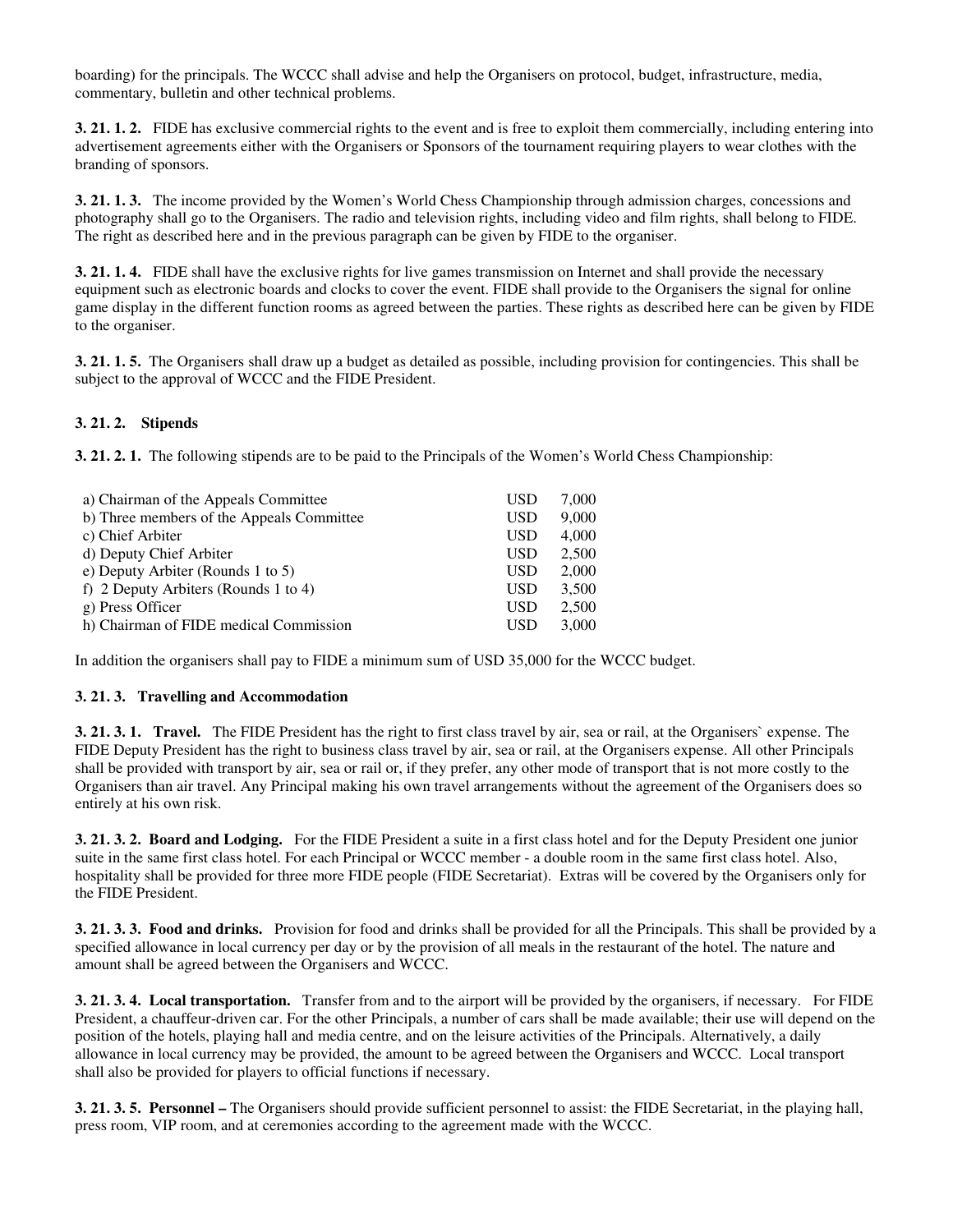#### **3. 22. Selection of the Organisers.**

**3. 22. 1.** Any federation that is a member of FIDE or any sponsor may bid for the right to administer the Women's World Championship. FIDE shall consult the federation where the sponsor proposes to hold the event. If the federation refuses or is unable to co-operate, FIDE may still accept a proposal from a potential sponsor.

No proposed sponsor for the Women's World Championship shall be in conflict with the regulations of the International Olympic Committee.

**3. 22. 2.** FIDE organizes bidding procedures for candidate organizers/sponsors and announces publicly the terms, conditions and deadline for submission of offers.

**3. 22. 3.** Each applicant shall pay a non-refundable fee of USD 1 000 to obtain the obligatory bidding form and the necessary information from the FIDE Secretariat.

At any time, where the bidding procedure fails, the Presidential Board shall decide, where, when and how the Women's World Championship shall be organised.

**3. 22. 4.** In the event that FIDE receives a satisfactory open offer that covers all the minimum financial requirements, then FIDE may immediately terminate any bidding procedure already opened.

**3. 22. 5.** Each proposal shall contain the following particulars:

- a) the proposed dates of the event
- b) the proposed tournament venue;
- c) the proposed prize fund in U.S. Dollars.
- d) the covering of all organisational costs
- e) Special rates for hotel rooms and meals for the participants, accompanying persons and journalists.

f) A statement that the applicant accepts all the demands made in these regulations;

g) The applicant's name, signatures and authentication;

h) Two bank guarantees shall be provided. One for the proposed prize fund comprising 20% of this sum and the other for the sum of USD 50,000 in respect of other obligations.

**3. 22. 6.** FIDE may exercise the right to reject any bid application if the conditions as stated in 3. 22. 8 below are not met or the financial offer is unsatisfactory.

**3. 22. 7.** Each proposal shall be accompanied by an invitation to at least one member of the WCCC to inspect the proposed venue and examine the other conditions, with all expenses paid by the bidder.

**3. 22. 8.** The FIDE Presidential Board shall decide which applicant shall be chosen. The decision reached shall be based on the following criteria, which are to be viewed as a whole:

a) prize fund

- b) covering of organisational costs
- c) playing conditions

d) providing visas to all players, trainers and officials.

e) Security assistance for all players and officials.

- f) chess activity both actual and potential in the country hosting the Women's World Championship.
- g) media possibilities
- h) potential development of chess worldwide.
- i) climatic conditions during the period of the tournament

j) taxation conditions in the hosting country in respect of the prize fund.

If a Presidential Board meeting cannot be held, the FIDE President takes the decision in consultations with the WCCC.

**3. 22. 9.** After the Presidential Board (or the FIDE President) has decided who shall be selected to organize the Women's World Championship, the Organizers shall deposit, not later than one month before the start of the event, in escrow, net and free of all taxes, with the FIDE bankers the full sums of money covering the prize fund and all costs related to FIDE as stipends, travel, full board and lodge and other administrative costs for communications etc in accordance with a budget agreed between FIDE and the Organizers.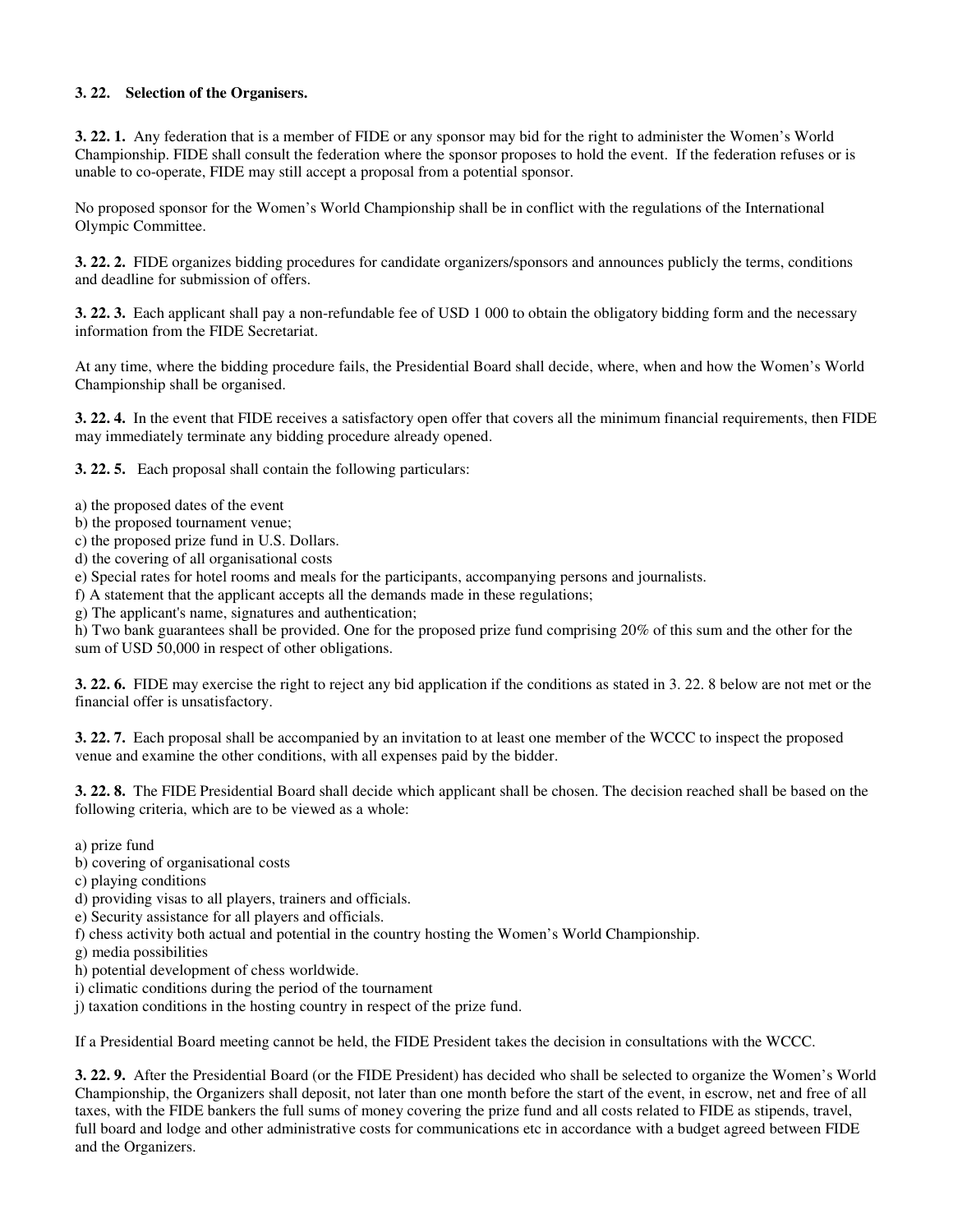**3. 22. 10.** In case of a failure to deposit the sums of money under 3. 22. 9, the guarantees specified in 3. 22. 5 are forfeited in favour of FIDE.

**3. 22. 11.** At any time, after the sums specified under 3. 22. 9, have been deposited in escrow, if the Organizer fails to organize the Women's World Championship or is in breach of the agreement with FIDE for the organization of the event, FIDE shall withdraw the right to organize the event and at the same time, the Organizers shall forfeit 50% of the sums of money under 3. 22. 9.

**3. 22. 12.** The Organizers shall invite two members of the WCCC to inspect and give consultation on the preparations. The WCCC shall decide on the need for further inspections. Travelling (business class if transcontinental) and accommodation costs are to be borne by the Organizers.

#### **3. 23. Other**

**3. 23. 1.** At any time in the course of the application of these regulations, any grounds that are not covered or any unforeseen event shall be referred to the Presidential Board or the President of FIDE, for final decision.

#### **4. Women's World Chess Championship 2011**

**4. 1.** The winner of the FIDE Women's Grand Prix series 2009-2010 will play the Women's World Champion in the third quarter of 2011 in a ten game match for the Women's World Championship title. Should the overall winner of the Women's Grand Prix also be the Women's World Champion at the end of the Grand Prix series in 2010, then the challenger rights will go to the second placed overall in the Grand Prix.

**4. 2.** Full technical regulations and the bidding procedure for the Women's World Championship Match 2011 will be announced by FIDE in the first quarter of 2011.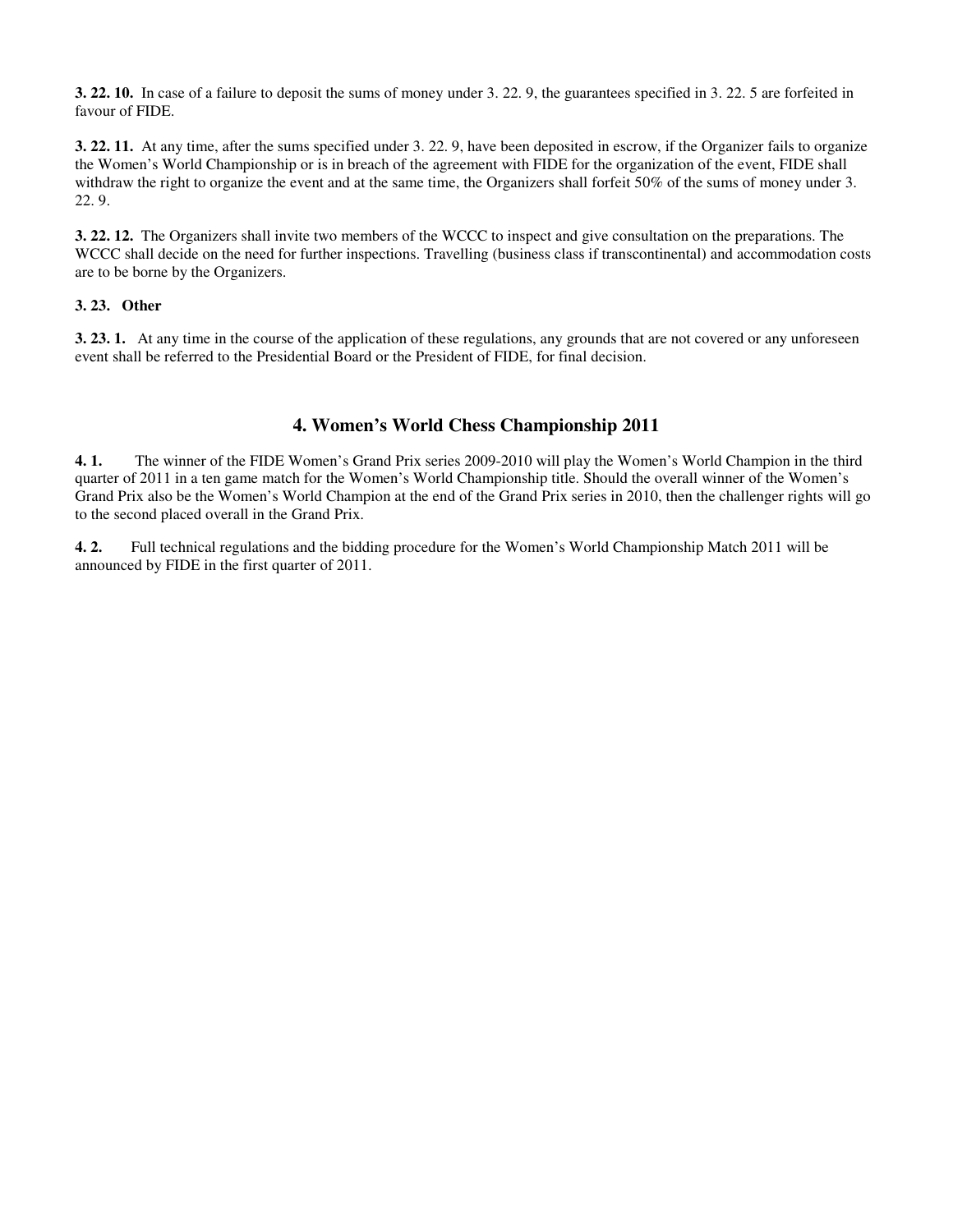# **ANNEX 1**

# **WORLD CHAMPIONSHIP TECHNICAL REGULATIONS**

# BASIC RULES OF PLAY

# Article 1: The nature and objectives of the game of chess

- 1.1 The game of chess is played between two opponents who move their pieces alternately on a square board called a 'chessboard'. The player with the white pieces commences the game. A player is said to 'have the move', when his opponent's move has been 'made'. (See Article 6.7)
- 1.2 The objective of each player is to place the opponent's king 'under attack' in such a way that the opponent has no legal move. The player who achieves this goal is said to have 'checkmated' the opponent's king and to have won the game. Leaving one's own king under attack, exposing one's own king to attack and also 'capturing' the opponent's king are not allowed. The opponent whose king has been checkmated has lost the game.
- 1.3 If the position is such that neither player can possibly checkmate, the game is drawn.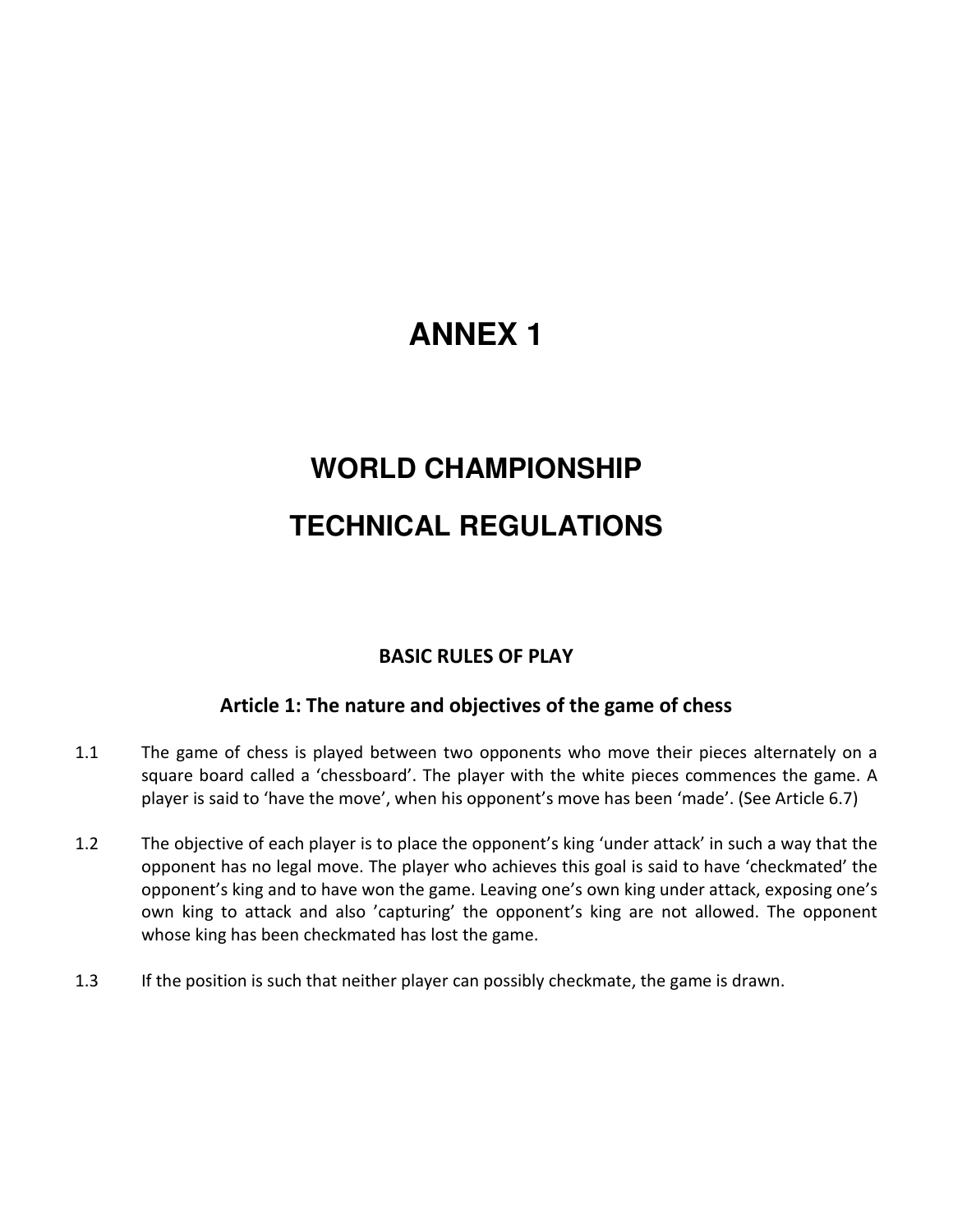# Article 2: The initial position of the pieces on the chessboard

- 2.1 The chessboard is composed of an 8 x 8 grid of 64 equal squares alternately light (the 'white' squares) and dark (the 'black' squares). The chessboard is placed between the players in such a way that the near corner square to the right of the player is white.
- 2.2 At the beginning of the game one player has 16 light-coloured pieces (the 'white' pieces); the other has 16 dark-coloured pieces (the 'black' pieces).

These pieces are as follows:

| A white king      | usually indicated by the symbol |
|-------------------|---------------------------------|
| A white queen     | usually indicated by the symbol |
| Two white rooks   | usually indicated by the symbol |
| Two white bishops | usually indicated by the symbol |
| Two white knights | usually indicated by the symbol |
| Eight white pawns | usually indicated by the symbol |
| A black king      | usually indicated by the symbol |
| A black queen     | usually indicated by the symbol |
| Two black rooks   | usually indicated by the symbol |
| Two black bishops | usually indicated by the symbol |
| Two black knights | usually indicated by the symbol |
| Eight black pawns | usually indicated by the symbol |
|                   |                                 |

2.3 The initial position of the pieces on the chessboard is as follows:



地区地方公司的工业

め

2.4 The eight vertical columns of squares are called 'files'. The eight horizontal rows of squares are called 'ranks'. A straight line of squares of the same colour, running from one edge of the board to an adjacent edge, is called a 'diagonal'.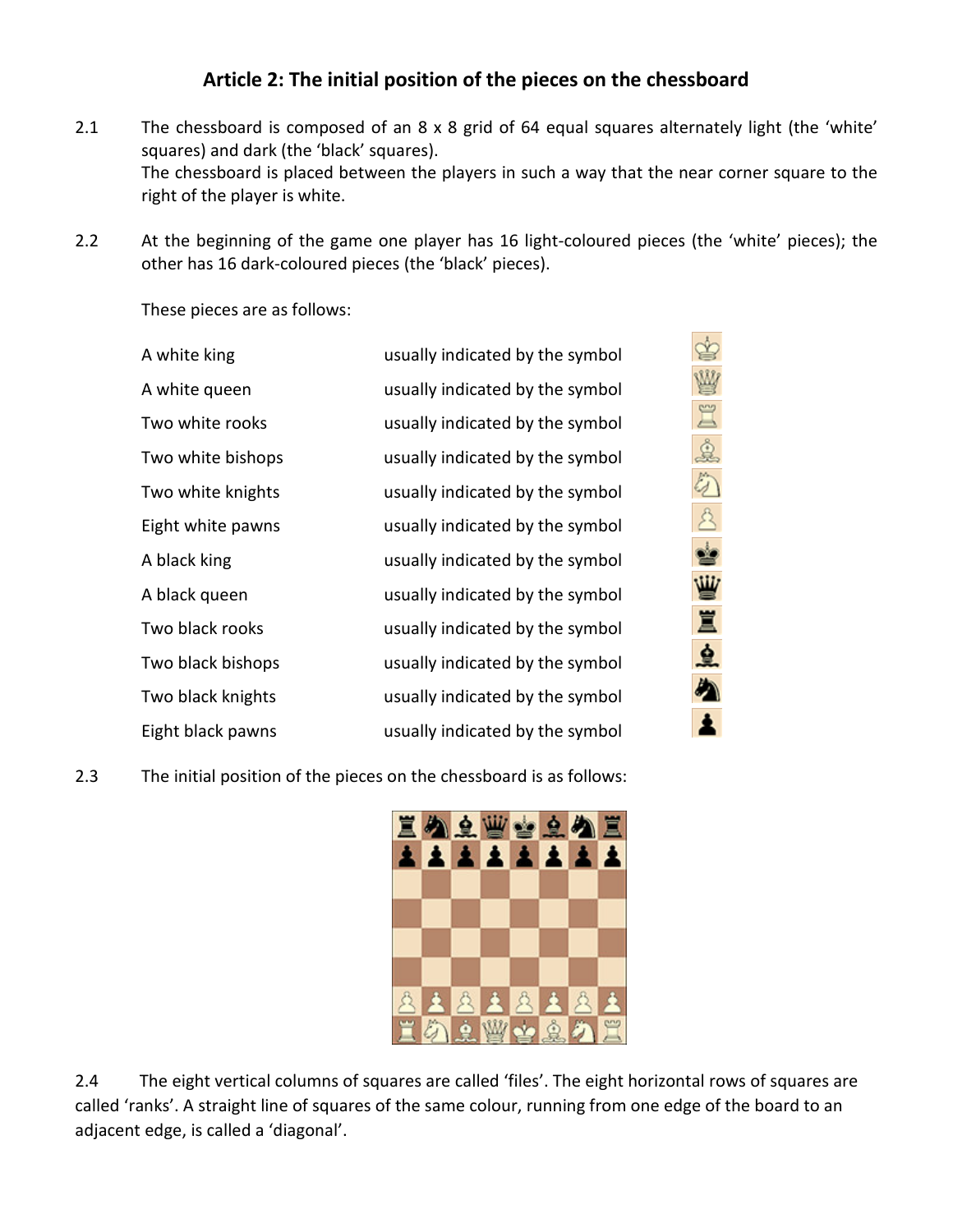# Article 3: The moves of the pieces

3.1 It is not permitted to move a piece to a square occupied by a piece of the same colour. If a piece moves to a square occupied by an opponent's piece the latter is captured and removed from the chessboard as part of the same move. A piece is said to attack an opponent's piece if the piece could make a capture on that square according to the Articles 3.2 to 3.8.

A piece is considered to attack a square, even if such a piece is constrained from moving to that square because it would then leave or place the king of its own colour under attack.

3.2 The bishop may move to any square along a diagonal on which it stands.



3.3 The rook may move to any square along the file or the rank on which it stands.



3.4 The queen may move to any square along the file, the rank or a diagonal on which it stands.

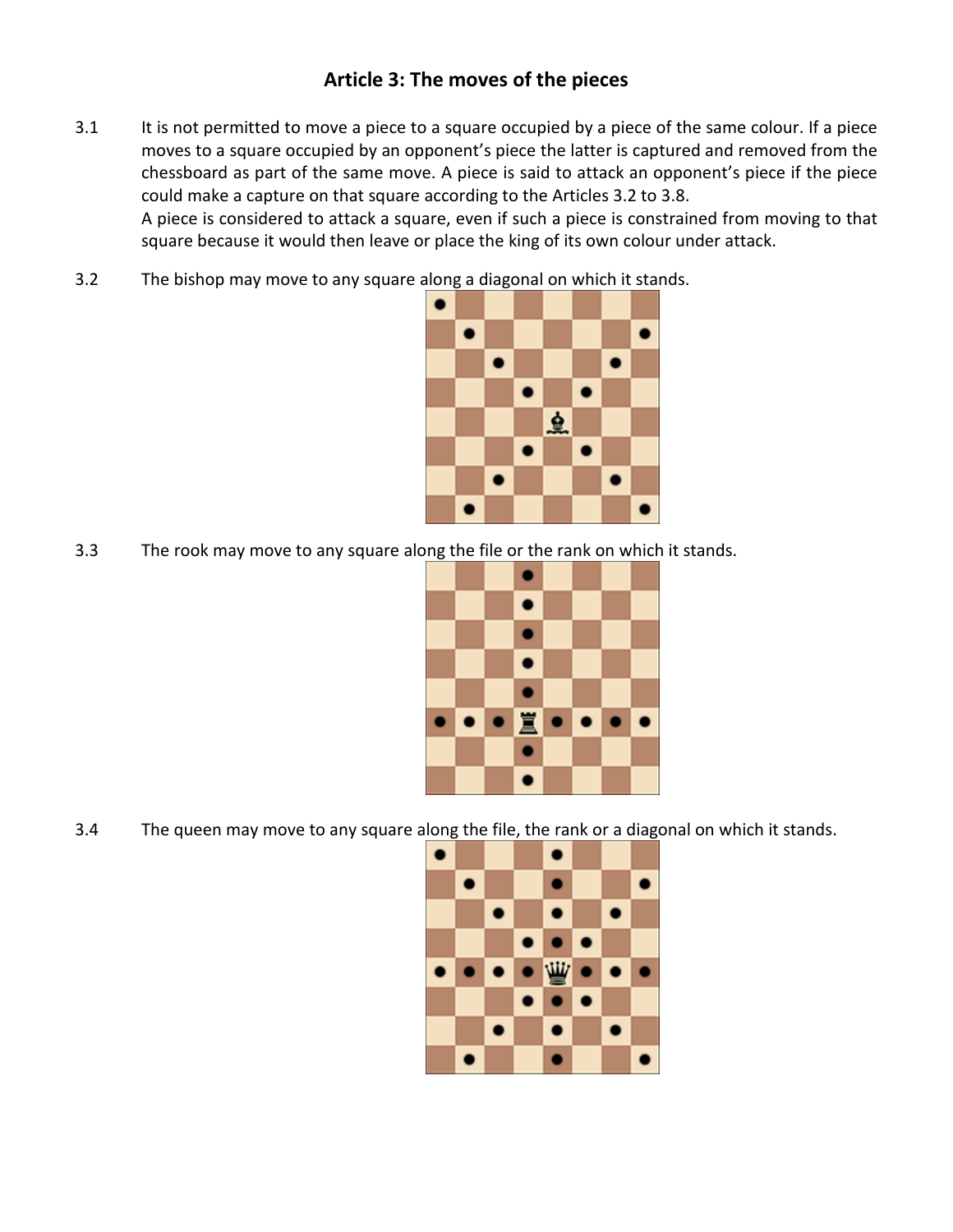- 3.5 When making these moves the bishop, rook or queen may not move over any intervening pieces.
- 3.6 The knight may move to one of the squares nearest to that on which it stands but not on the same rank, file or diagonal.



- 3.7 a. The pawn may move forward to the unoccupied square immediately in front of it on the same file, or
	- b. on its first move the pawn may move as in 3.7.a or alternatively it may advance two squares along the same file provided both squares are unoccupied, or
	- c. the pawn may move to a square occupied by an opponent's piece, which is diagonally in front of it on an adjacent file, capturing that piece.

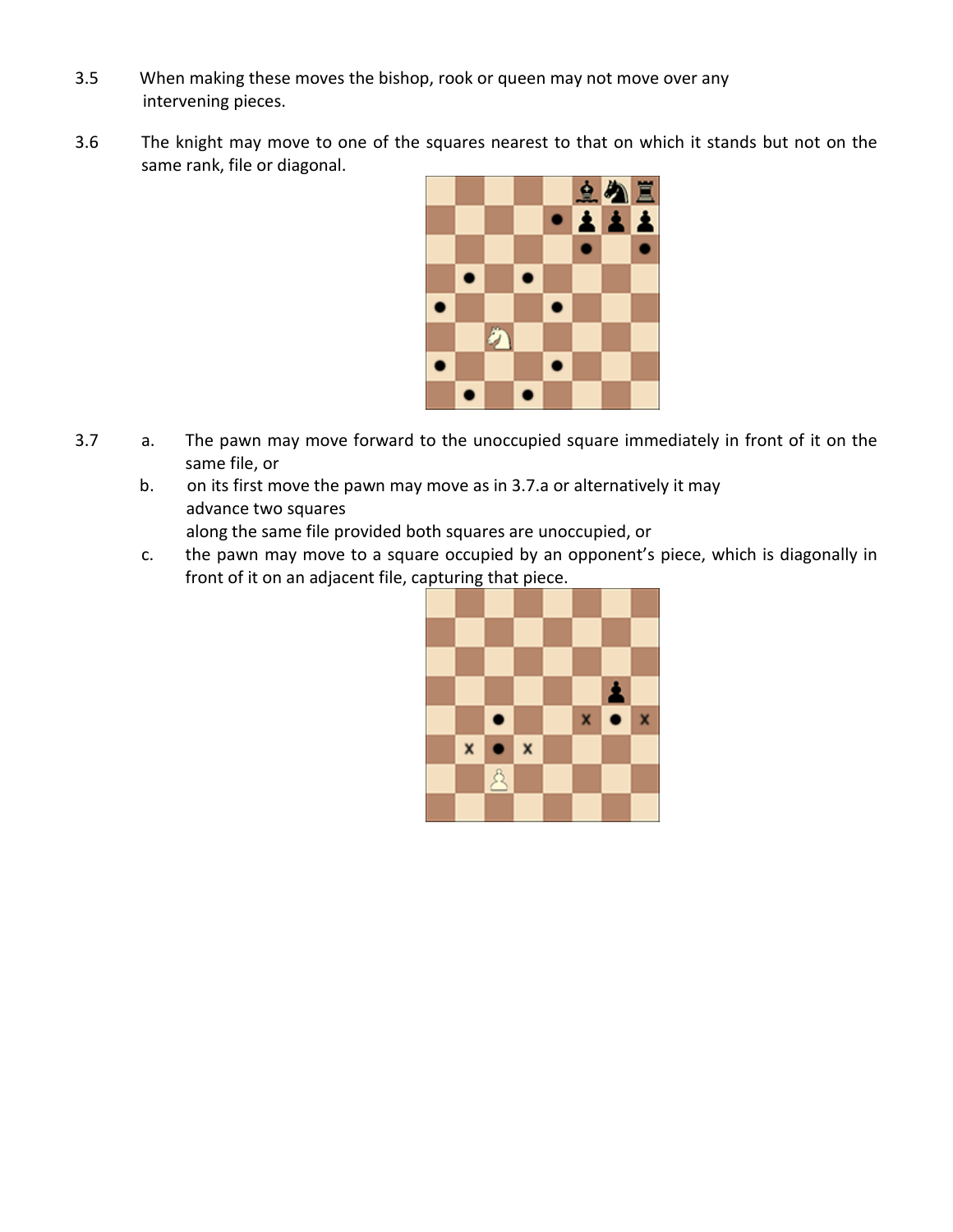d. A pawn attacking a square crossed by an opponent's pawn which has advanced two squares in one move from its original square may capture this opponent's pawn as though the latter had been moved only one square. This capture is only legal on the move following this advance and is called an 'en passant' capture.



- e. When a pawn reaches the rank furthest from its starting position it must be exchanged as part of the same move on the same square for a new queen, rook, bishop or knight of the same colour. The player's choice is not restricted to pieces that have been captured previously. This exchange of a pawn for another piece is called 'promotion' and the effect of the new piece is immediate.
- 3.8 a. There are two different ways of moving the king: by moving to any adjoining square not attacked by one or more of the opponent's pieces



or by 'castling'. This is a move of the king and either rook of the same colour along the player's first rank, counting as a single move of the king and executed as follows: the king is transferred from its original square two squares towards the rook on its original square, then that rook is transferred to the square the king has just crossed.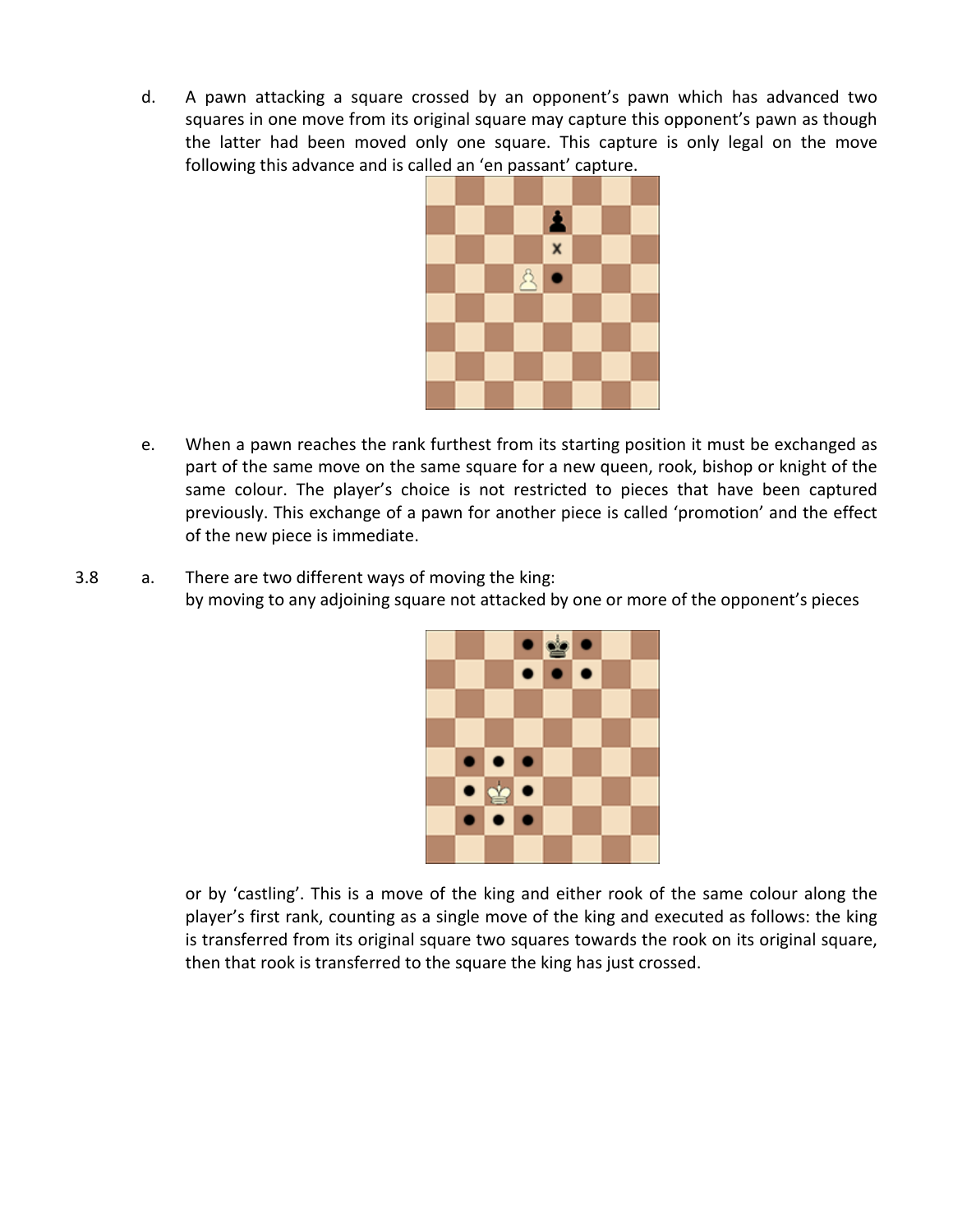

Before white kingside castling After white kingside castling



Before black queenside castling After black queenside castling



Before white queenside castling After white queenside castling

Before black kingside castling After black kingside castling



- b. (1) The right to castle has been lost:
	- [a] if the king has already moved, or
	- [b] with a rook that has already moved.
	- (2) Castling is prevented temporarily:
		- [a] if the square on which the king stands, or the square which it must cross, or the square which it is to occupy, is attacked by one or more of the opponent's pieces, or
		- [b] if there is any piece between the king and the rook with which castling is to be effected.
- 3.9 The king is said to be 'in check' if it is attacked by one or more of the opponent's pieces, even if such pieces are constrained from moving to that square because they would then leave or place their own king in check. No piece can be moved that will either expose the king of the same colour to check or leave that king in check.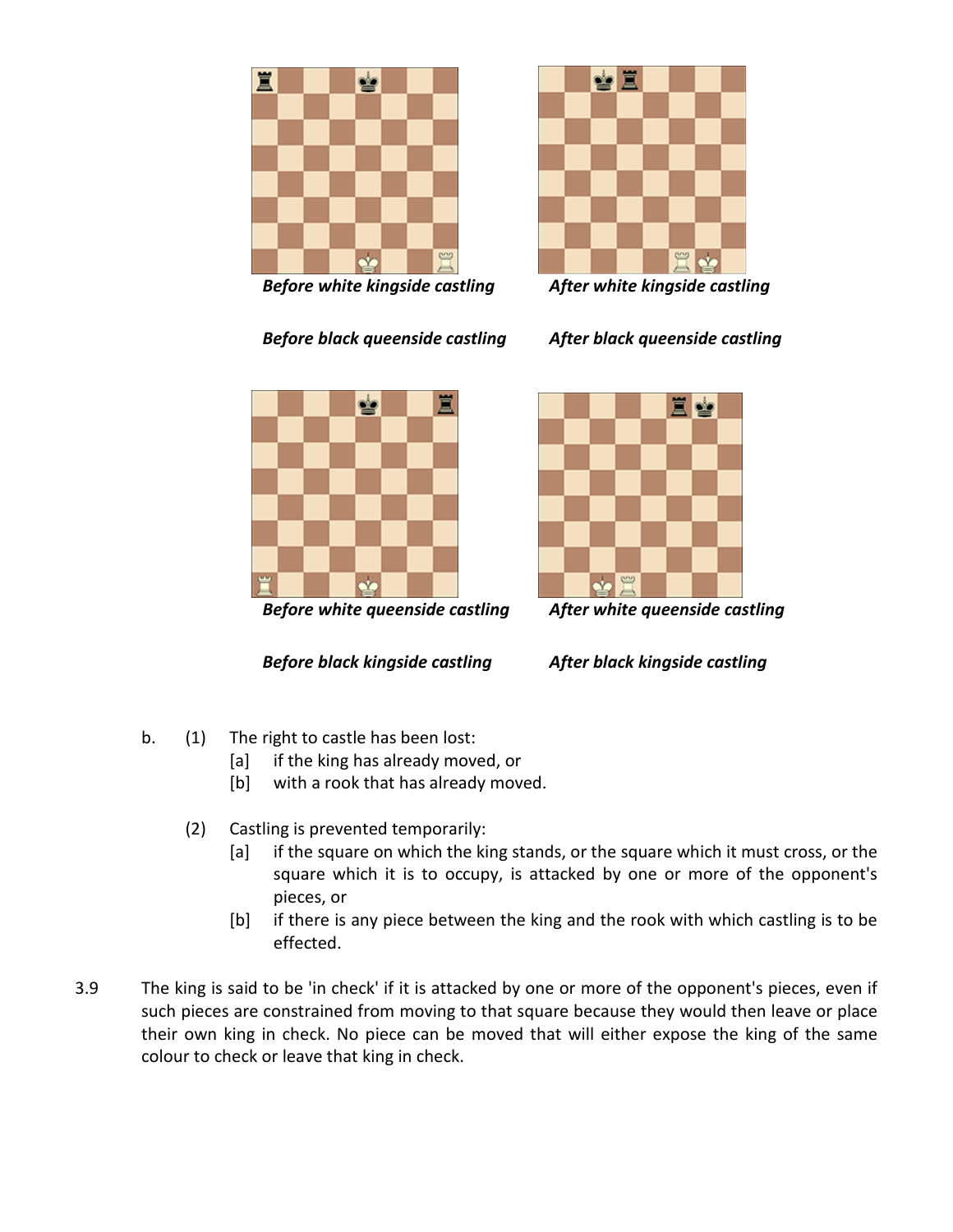# Article 4: The act of moving the pieces

- 4.1 Each move must be made with one hand only.
- 4.2 Provided that he first expresses his intention (for example by saying "j'adoube" or "I adjust"), the player having the move may adjust one or more pieces on their squares.
- 4.3 Except as provided in Article 4.2, if the player having the move deliberately touches on the chessboard:
	- a. one or more of his own pieces, he must move the first piece touched which can be moved
	- b. one or more of his opponent's pieces, he must capture the first piece touched which can be captured
	- c. one piece of each colour, he must capture the opponent's piece with his piece or, if this is illegal, move or capture the first piece touched which can be moved or captured. If it is unclear, whether the player's own piece or his opponent's was touched first, the player's own piece shall be considered to have been touched before his opponent's.
- 4.4 If a player having the move:
	- a. deliberately touches his king and rook he must castle on that side if it is legal to do so
	- b. deliberately touches a rook and then his king he is not allowed to castle on that side on that move and the situation shall be governed by Article 4.3.a
	- c. intending to castle, touches the king or king and rook at the same time, but castling on that side is illegal, the player must make another legal move with his king (which may include castling on the other side). If the king has no legal move, the player is free to make any legal move
	- d. promotes a pawn, the choice of the piece is finalised, when the piece has touched the square of promotion.
- 4.5 If none of the pieces touched can be moved or captured, the player may make any legal move.
- 4.6 When, as a legal move or part of a legal move, a piece has been released on a square, it cannot be moved to another square on this move. The move is then considered to have been made:
	- a. in the case of a capture, when the captured piece has been removed from the chessboard and the player, having placed his own piece on its new square, has released this capturing piece from his hand
	- b. in the case of castling, when the player's hand has released the rook on the square previously crossed by the king. When the player has released the king from his hand, the move is not yet made, but the player no longer has the right to make any move other than castling on that side, if this is legal
	- c. in the case of the promotion of a pawn, when the pawn has been removed from the chessboard and the player's hand has released the new piece after placing it on the promotion square. If the player has released from his hand the pawn that has reached the promotion square, the move is not yet made, but the player no longer has the right to play the pawn to another square.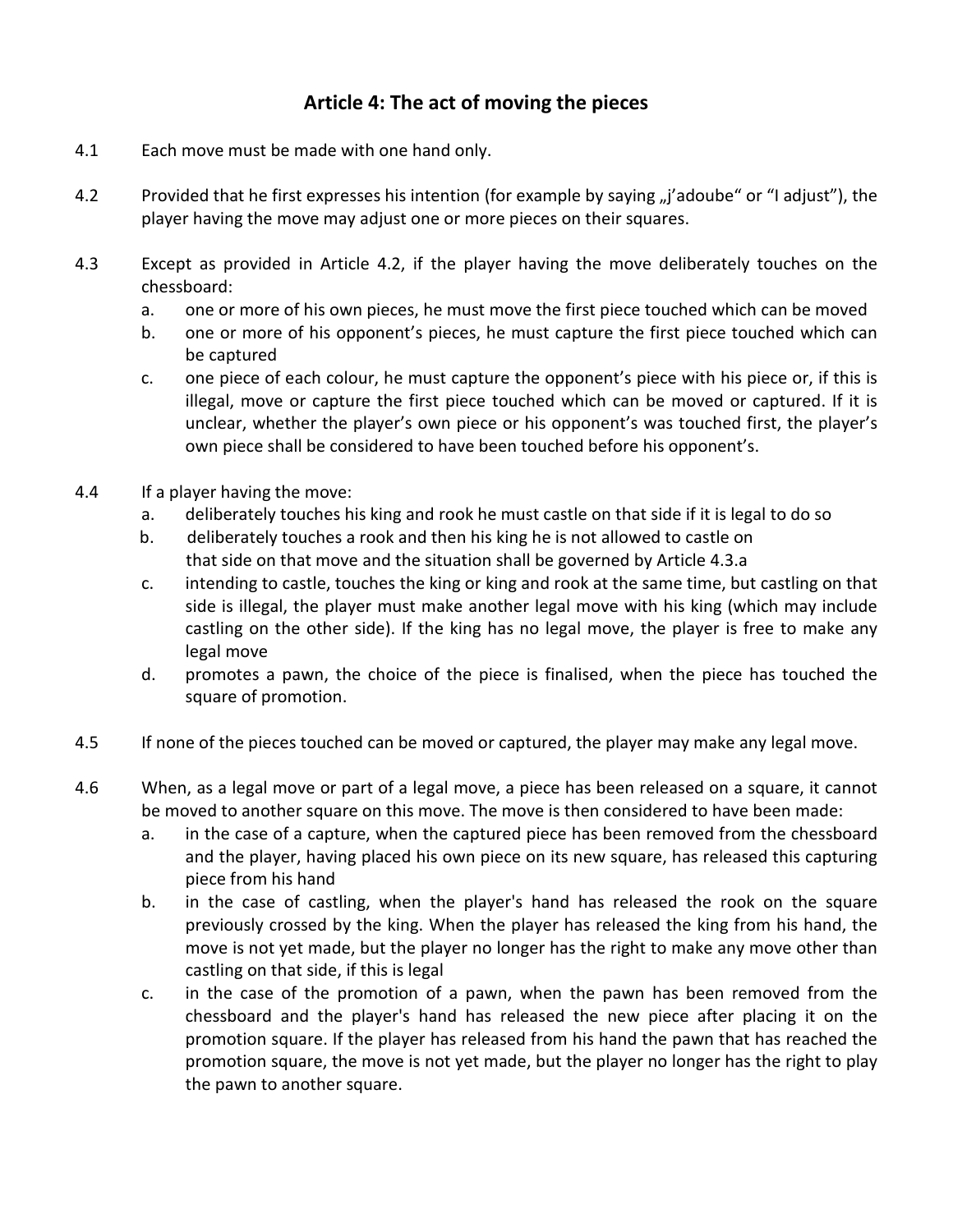The move is called legal when all the relevant requirements of Article 3 have been fulfilled. If the move is not legal, another move shall be made instead as per Article 4.5.

4.7 A player forfeits his right to a claim against his opponent's violation of Article 4 once he deliberately touches a piece.

## Article 5: The completion of the game

- 5.1 a. The game is won by the player who has checkmated his opponent's king. This immediately ends the game, provided that the move producing the checkmate position was a legal move.
	- b. The game is won by the player whose opponent declares he resigns. This immediately ends the game.
- 5.2 a. The game is drawn when the player to move has no legal move and his king is not in check. The game is said to end in 'stalemate'. This immediately ends the game, provided that the move producing the stalemate position was legal.
	- b. The game is drawn when a position has arisen in which neither player can checkmate the opponent's king with any series of legal moves. The game is said to end in a 'dead position'. This immediately ends the game, provided that the move producing the position was legal. (See Article 9.6)
	- c. The game is drawn upon agreement between the two players during the game. This immediately ends the game. (See Article 9.1)
	- d. The game may be drawn if any identical position is about to appear or has appeared on the chessboard at least three times. (See Article 9.2)
	- e. The game may be drawn if each player has made at least the last 50 consecutive moves without the movement of any pawn and without any capture. (See Article 9.3)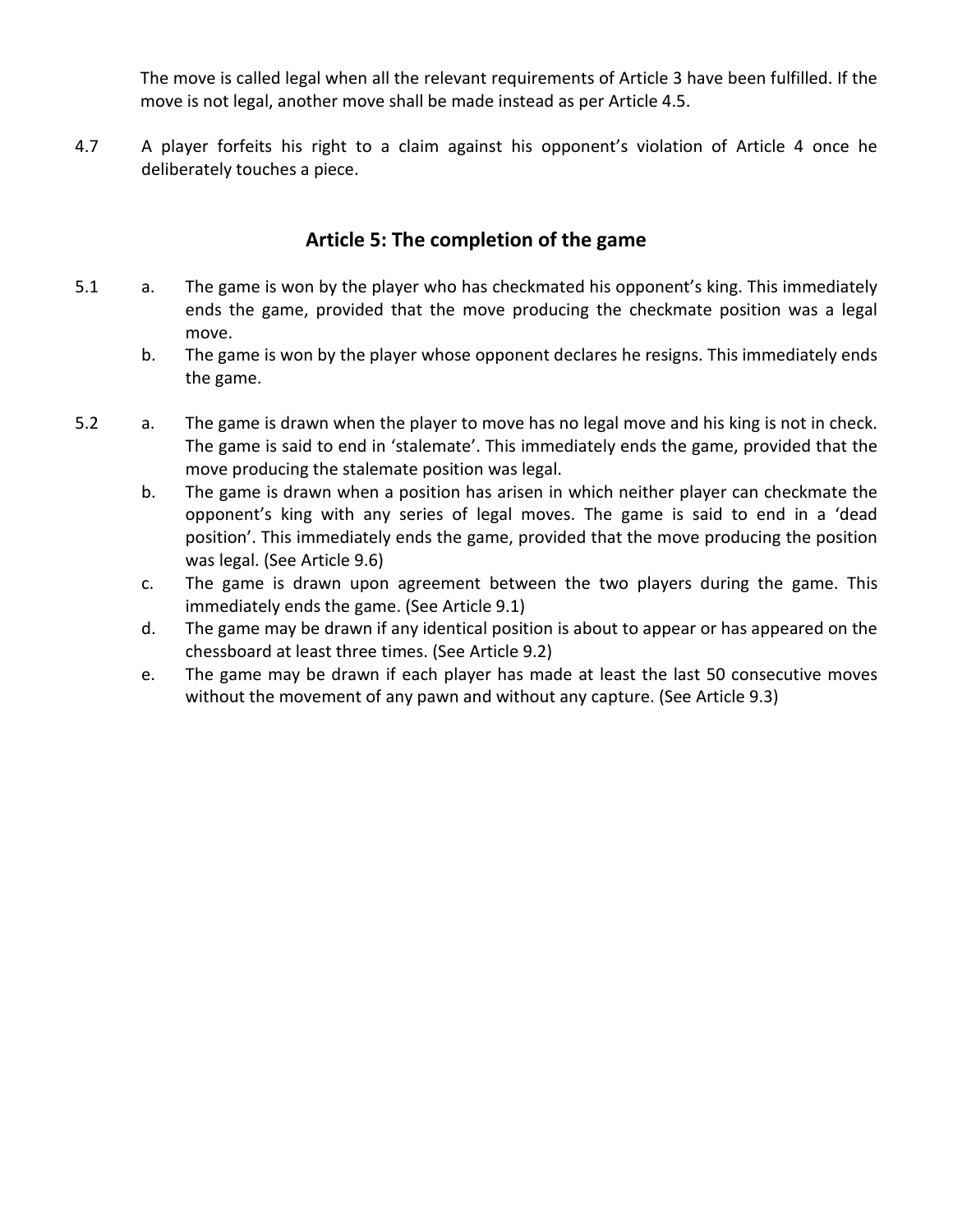# COMPETITION RULES

# Article 6: The chess clock

- 6.1 'Chess clock' means a clock with two time displays, connected to each other in such a way that only one of them can run at one time. 'Clock' in the Laws of Chess, means one of the two time displays. Each time display has a 'flag'. 'Flag fall' means the expiration of the allotted time for a player.
- 6.2 a. When using a chess clock, each player must make a minimum number of moves or all moves in an allotted period of time and/or may be allocated an additional amount of time with each move. All these must be specified in advance.
	- b. The time saved by a player during one period is added to his time available for the next period, except in the 'time delay' mode. In the time delay mode both players receive an allotted 'main thinking time'. Each player also receives a 'fixed extra time' with every move. The countdown of the main time only commences after the fixed time has expired. Provided the player stops his clock before the expiration of the fixed time, the main thinking time does not change, irrespective of the proportion of the fixed time used.
- 6.3 Immediately after a flag falls, the requirements of article 6.2 a. must be checked.
- 6.4 Before the start of the game the arbiter decides where the chess clock is placed.
- 6.5 At the time determined for the start of the game the clock of the player who has the white pieces is started.
- 6.6 a. Any player who arrives at the chessboard after the start of the session shall lose the game. Thus the default time is 0 minutes. The rules of a competition may specify otherwise.
	- b. If the rules of a competition specify a different default time, the following shall apply. If neither player is present initially, the player who has the white pieces shall lose all the time that elapses until he arrives, unless the rules of the competition specify or the arbiter decides otherwise.
- 6.7 a. During the game each player, having made his move on the chessboard, shall stop his own clock and start his opponent's clock. A player must always be allowed to stop his clock. His move is not considered to have been completed until he has done so, unless the move that was made ends the game. (See the Articles 5.1.a, 5.2.a, 5.2.b, 5.2.c and 9.6) The time between making the move on the chessboard and stopping his own clock and starting his opponent's clock is regarded as part of the time allotted to the player.
	- b. A player must stop his clock with the same hand as that with which he made his move. It is forbidden for a player to keep his finger on the button or to 'hover' over it.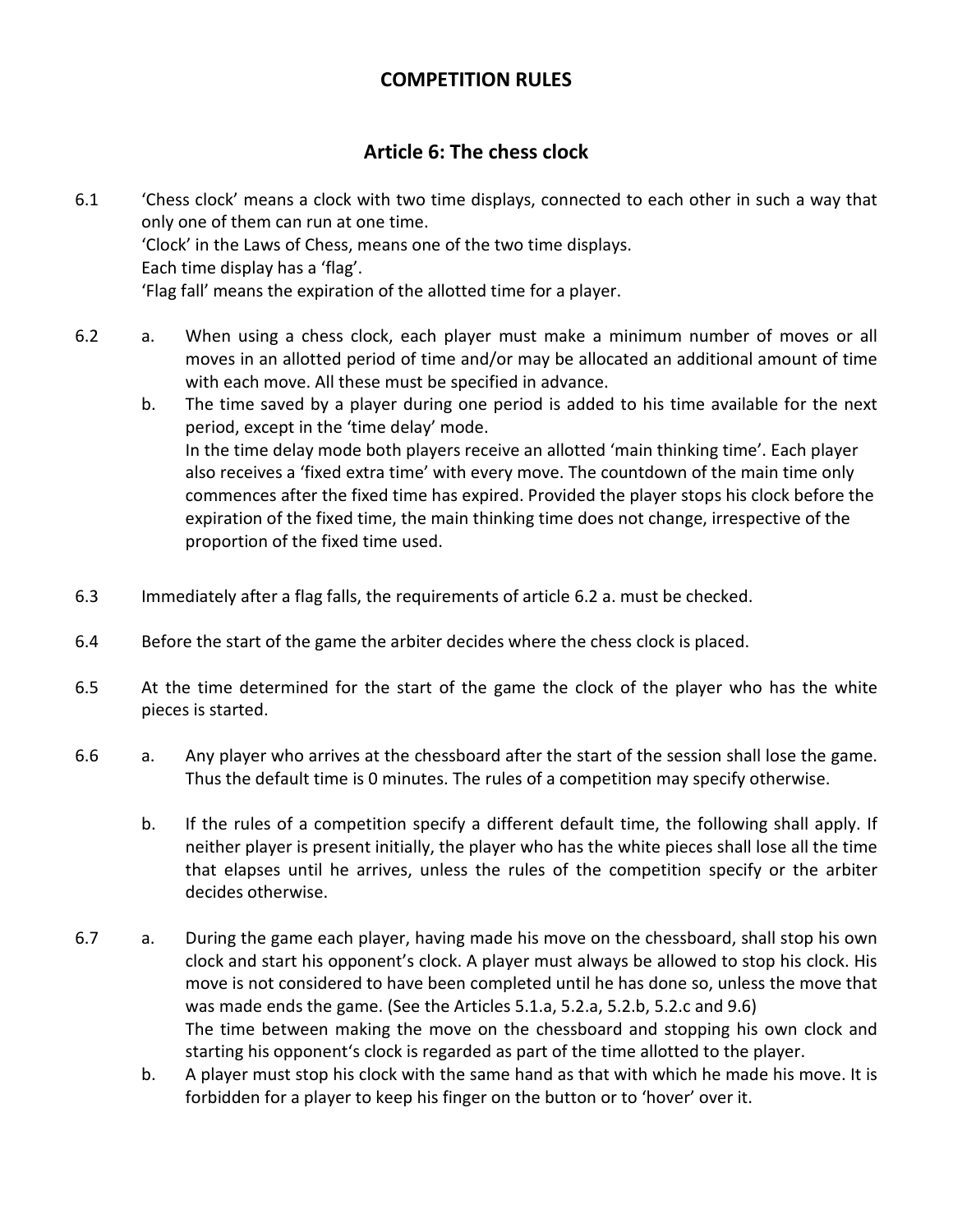- c. The players must handle the chess clock properly. It is forbidden to punch it forcibly, to pick it up or to knock it over. Improper clock handling shall be penalised in accordance with Article 13.4.
- d. If a player is unable to use the clock, an assistant, who must be acceptable to the arbiter, may be provided by the player to perform this operation. His clock shall be adjusted by the arbiter in an equitable way.
- 6.8 A flag is considered to have fallen when the arbiter observes the fact or when either player has made a valid claim to that effect.
- 6.9 Except where one of the Articles: 5.1.a, 5.1.b, 5.2.a, 5.2.b, 5.2.c applies, if a player does not complete the prescribed number of moves in the allotted time, the game is lost by the player. However, the game is drawn, if the position is such that the opponent cannot checkmate the player's king by any possible series of legal moves.
- 6.10 a. Every indication given by the clocks is considered to be conclusive in the absence of any evident defect. A chess clock with an evident defect shall be replaced. The arbiter shall replace the clock and use his best judgment when determining the times to be shown on the replacement chess clocks.
	- b. If during a game it is found that the setting of either or both clocks was incorrect, either player or the arbiter shall stop the clocks immediately. The arbiter shall install the correct setting and adjust the times and move counter. He shall use his best judgement when determining the correct settings.
- 6.11 If both flags have fallen and it is impossible to establish which flag fell first then:
	- a. the game shall continue if it happens in any period of the game except the last period
	- b. the game is drawn if it happens in the period of a game, in which all remaining moves must be completed.
- 6.12 a. If the game needs to be interrupted, the arbiter shall stop the clocks.
	- b. A player may stop the clocks only in order to seek the arbiter's assistance, for example when promotion has taken place and the piece required is not available.
	- c. The arbiter shall decide when the game is to be restarted in either case.
	- d. If a player stops the clocks in order to seek the arbiter's assistance, the arbiter shall determine if the player had any valid reason for doing so. If it is obvious that the player had no valid reason for stopping the clocks, the player shall be penalised according to Article 13.4.
- 6.13 If an irregularity occurs and/or the pieces have to be restored to a previous position, the arbiter shall use his best judgement to determine the times to be shown on the clocks. He shall also, if necessary, adjust the clock's move counter.
- 6.14 Screens, monitors, or demonstration boards showing the current position on the chessboard, the moves and the number of moves made, and clocks which also show the number of moves, are allowed in the playing hall. However, the player may not make a claim relying solely on information shown in this manner.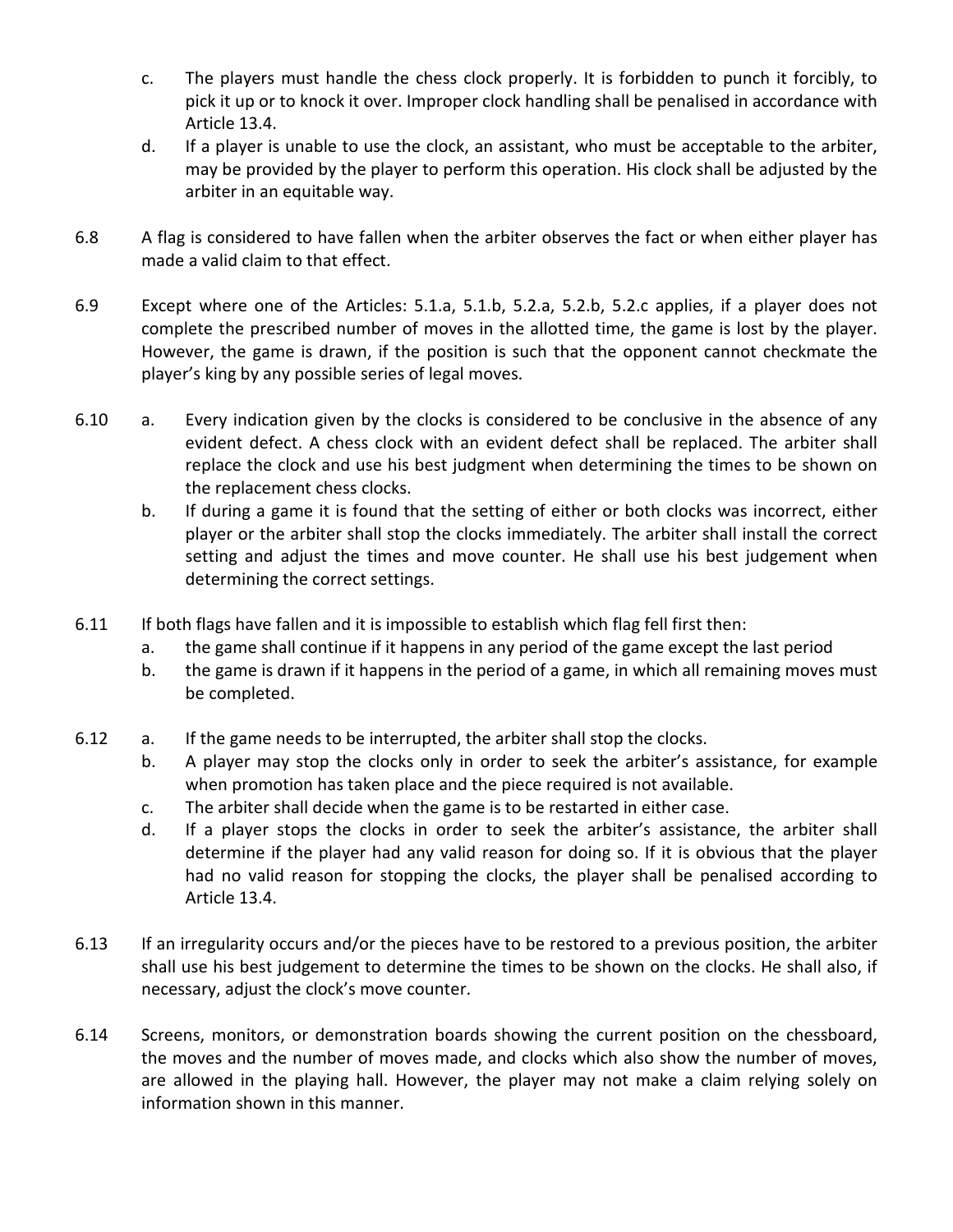# Article 7: Irregularities

- 7.1 a. If during a game it is found that the initial position of the pieces was incorrect, the game shall be cancelled and a new game played.
	- b. If during a game it is found that the chessboard has been placed contrary to Article 2.1, the game continues but the position reached must be transferred to a correctly placed chessboard.
- 7.2 If a game has begun with colours reversed then it shall continue, unless the arbiter rules otherwise.
- 7.3 If a player displaces one or more pieces, he shall re-establish the correct position on his own time. If necessary, either the player or his opponent shall stop the clocks and ask for the arbiter's assistance. The arbiter may penalise the player who displaced the pieces.
- 7.4 a. If during a game it is found that an illegal move, including failing to meet the requirements of the promotion of a pawn or capturing the opponent's king, has been completed, the position immediately before the irregularity shall be reinstated. If the position immediately before the irregularity cannot be determined the game shall continue from the last identifiable position prior to the irregularity. The clocks shall be adjusted according to Article 6.13. The Articles 4.3 and 4.6 apply to the move replacing the illegal move. The game shall then continue from this re-instated position.
	- b. After the action taken under Article 7.4.a, for the first two illegal moves by a player the arbiter shall give two minutes extra time to his opponent in each instance; for a third illegal move by the same player, the arbiter shall declare the game lost by this player. However, the game is drawn if the position is such that the opponent cannot checkmate the player's king by any possible series of legal moves.
- 7.5 If during a game it is found that pieces have been displaced from their squares, the position before the irregularity shall be re-instated. If the position immediately before the irregularity cannot be determined, the game shall continue from the last identifiable position prior to the irregularity. The clocks shall be adjusted according to Article 6.13. The game shall then continue from this re-instated position.

# Article 8: The recording of the moves

8.1 In the course of play each player is required to record his own moves and those of his opponent in the correct manner, move after move, as clearly and legibily as possible, in the algebraic notation (See Appendix C), on the scoresheet prescribed for the competition.

It is forbidden to write the moves in advance, unless the player is claiming a draw according to Article 9.2, or 9.3 or adjourning a game according to the Guidelines of Adjourned Games point 1.a.

A player may reply to his opponent's move before recording it, if he so wishes. He must record his previous move before making another.

Both players must record the offer of a draw on the scoresheet. (See Appendix C.13)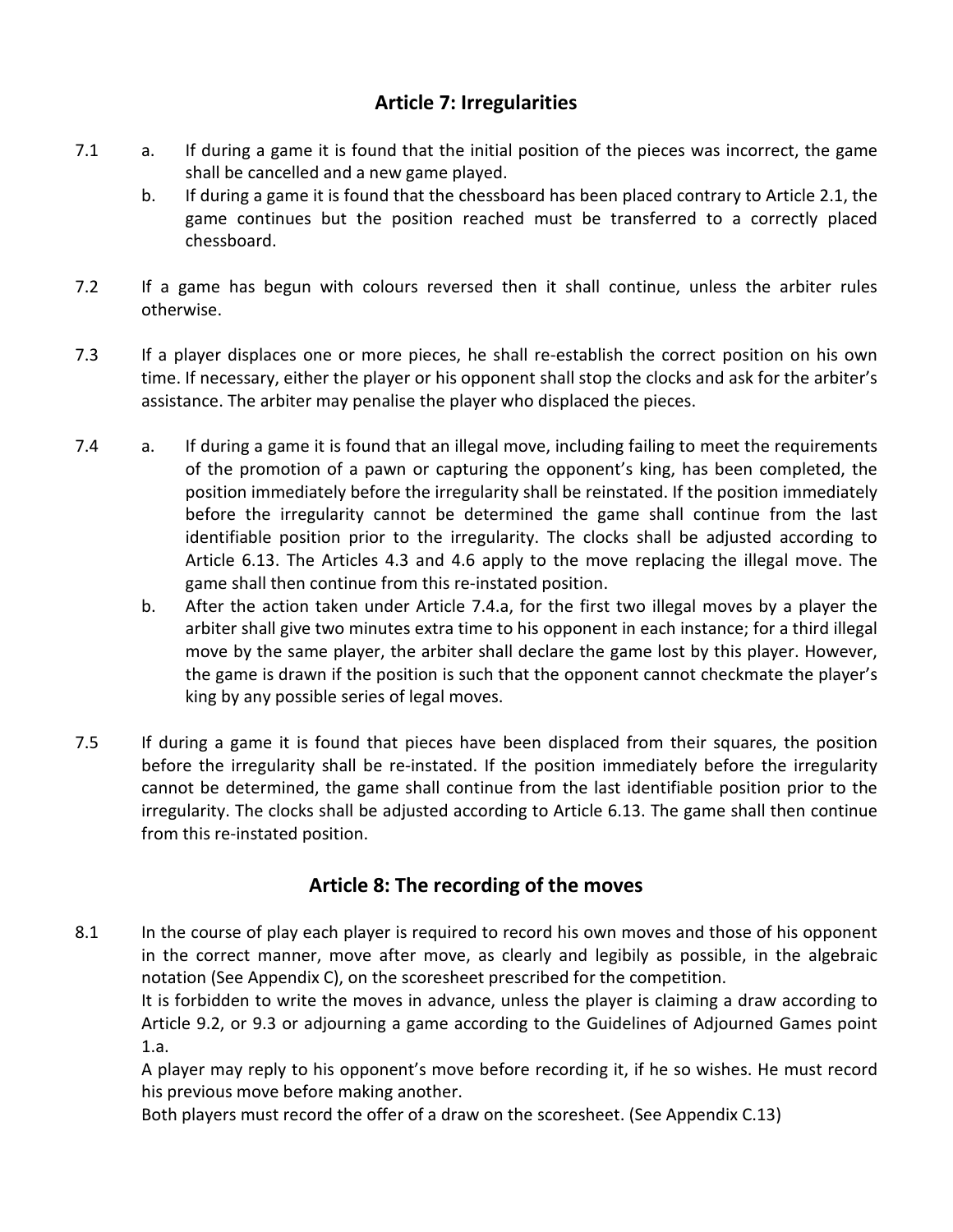If a player is unable to keep score, an assistant, who must be acceptable to the arbiter, may be provided by the player to write the moves. His clock shall be adjusted by the arbiter in an equitable way.

- 8.2 The scoresheet shall be visible to the arbiter throughout the game.
- 8.3 The scoresheets are the property of the organisers of the event.
- 8.4 If a player has less than five minutes left on his clock at some stage in a period and does not have additional time of 30 seconds or more added with each move, then for the remainder of the periodhe is not obliged to meet the requirements of Article 8.1. Immediately after one flag has fallen the player must update his scoresheet completely before moving a piece on the chessboard.
- 8.5 a. If neither player is required to keep score under Article 8.4, the arbiter or an assistant should try to be present and keep score. In this case, immediately after one flag has fallen, the arbiter shall stop the clocks. Then both players shall update their scoresheets, using the arbiter's or the opponent's scoresheet.
	- b. If only one player is not required to keep score under Article 8.4, he must, as soon as either flag has fallen, update his scoresheet completely before moving a piece on the chessboard. Provided it is the player's move, he may use his opponent's scoresheet, but must return it before making a move.
	- c. If no complete scoresheet is available, the players must reconstruct the game on a second chessboard under the control of the arbiter or an assistant. He shall first record the actual game position, clock times and the number of moves made, if this information is available, before reconstruction takes place.

8.6 If the scoresheets cannot be brought up to date showing that a player has overstepped the allotted time, the next move made shall be considered as the first of the following time period, unless there is evidence that more moves have been made.

8.7 At the conclusion of the game both players shall sign both scoresheets, indicating the result of the game. Even if incorrect, this result shall stand, unless the arbiter decides otherwise.

# Article 9: The drawn game

- 9.1 a. The rules of a competition may specify that players cannot agree to a draw, whether in less than a specified number of moves or at all, without the consent of the arbiter.
	- b. If the rules of a competition allow a draw agreement the following apply:
		- (1) A player wishing to offer a draw shall do so after having made a move on the chessboard and before stopping his clock and starting the opponent's clock. An offer at any other time during play is still valid but Article 12.6 must be considered. No conditions can be attached to the offer. In both cases the offer cannot be withdrawn and remains valid until the opponent accepts it, rejects it orally, rejects it by touching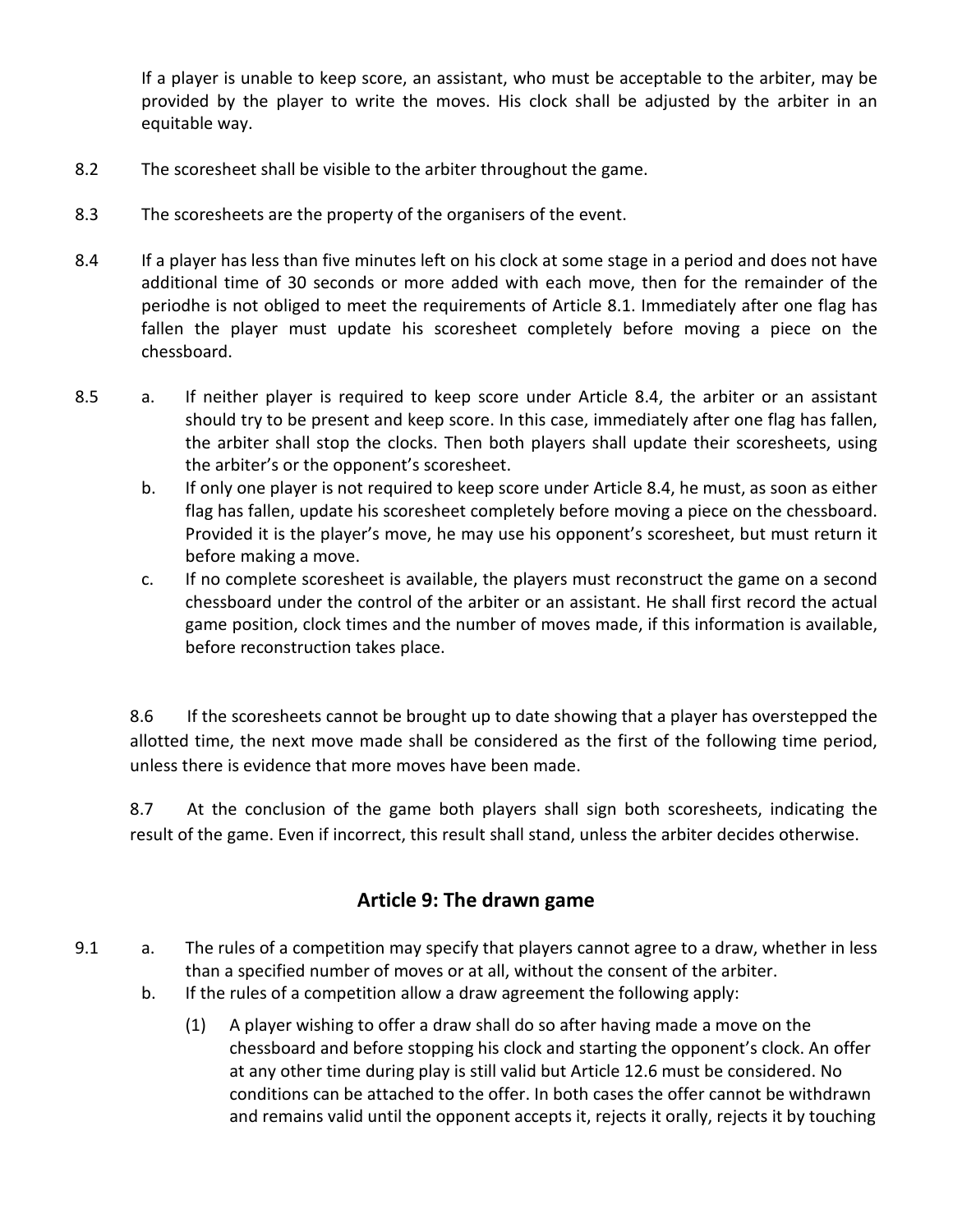a piece with the intention of moving or capturing it, or the game is concluded in some other way.

- (2) The offer of a draw shall be noted by each player on his scoresheet with a symbol. (See Appendix C.13)
- (3) A claim of a draw under Article 9.2, 9.3 or 10.2 shall be considered to be an offer of a draw.
- 9.2 The game is drawn upon a correct claim by the player having the move, when the same position, for at least the third time (not necessarily by a repetition of moves):
	- a. is about to appear, if he first writes his move on his scoresheet and declares to the arbiter his intention to make this move, or
	- b. has just appeared, and the player claiming the draw has the move.

Positions as in (a) and (b) are considered the same, if the same player has the move, pieces of the same kind and colour occupy the same squares, and the possible moves of all the pieces of both players are the same.

Positions are not the same if a pawn that could have been captured en passant can no longer be captured in this manner. When a king or a rook is forced to move, it will lose its castling rights, if any, only after it is moved.

- 9.3 The game is drawn, upon a correct claim by the player having the move, if:
	- a. he writes his move on his scoresheet and declares to the arbiter his intention to make this move, which shall result in the last 50 moves having been made by each player without the movement of any pawn and without any capture, or
	- b. the last 50 consecutive moves have been made by each player without the movement of any pawn and without any capture.
- 9.4 If the player touches a piece as in Article 4.3 without having claimed the draw he loses the right to claim, as in Article 9.2 or 9.3, on that move.
- 9.5 If a player claims a draw as in Article 9.2 or 9.3 he may stop both clocks. (See Article 6.12.b) He is not allowed to withdraw his claim.
	- a. If the claim is found to be correct, the game is immediately drawn.
	- b. If the claim is found to be incorrect, the arbiter shall add three minutes to the opponent's remaining thinking time. Then the game shall continue. If the claim was based on an intended move, this move must be made as according to Article 4.

9.6 The game is drawn when a position is reached from which a checkmate cannot occur by any possible series of legal moves. This immediately ends the game, provided that the move producing this position was legal.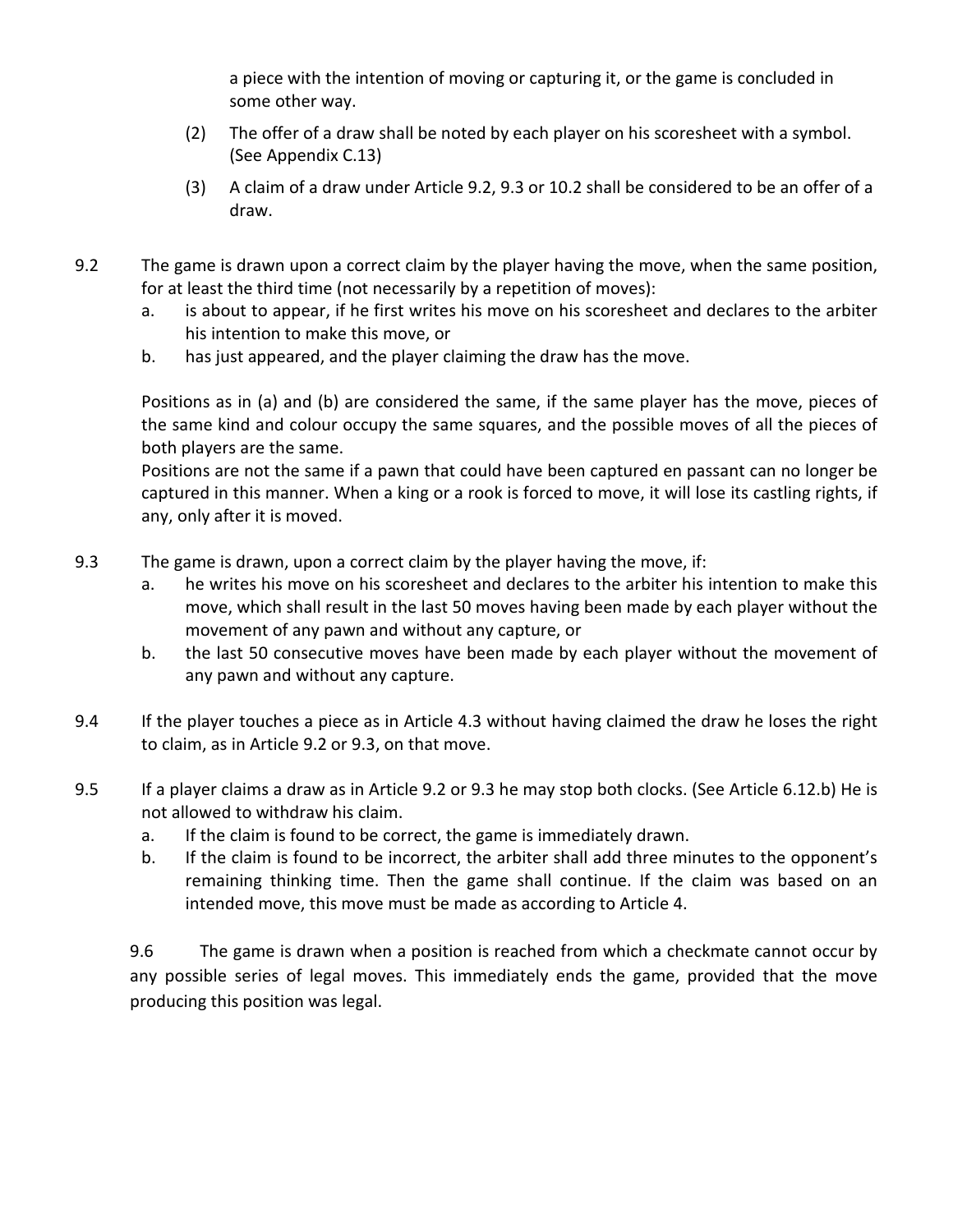# Article 10: Quickplay Finish

- 10.1 A 'quickplay finish' is the phase of a game when all the (remaining) moves must be made in a limited time.
- 10.2 If the player, having the move, has less than two minutes left on his clock, he may claim a draw before his flag falls. He shall summon the arbiter and may stop the clocks. (See Article 6.12.b)
	- a. If the arbiter agrees the opponent is making no effort to win the game by normal means, or that it is not possible to win by normal means, then he shall declare the game drawn. Otherwise he shall postpone his decision or reject the claim.
	- b. If the arbiter postpones his decision, the opponent may be awarded two extra minutes and the game shall continue, if possible in the presence of an arbiter. The arbiter shall declare the final result later in the game or as soon as possible after a flag has fallen. He shall declare the game drawn if he agrees that the final position cannot be won by normal means, or that the opponent was not making sufficient attempts to win by normal means.
	- c. If the arbiter has rejected the claim, the opponent shall be awarded two extra minutes time.
	- d. The decision of the arbiter shall be final relating to (a), (b) and (c).

# Article 11: Points

11.1 Unless announced otherwise in advance, a player who wins his game, or wins by forfeit, scores one point (1), a player who loses his game, or forfeits scores no points (0) and a player who draws his game scores a half point  $(\frac{1}{2})$ .

# Article 12: The conduct of the players

- 12.1 The players shall take no action that will bring the game of chess into disrepute.
- 12.2 Players are not allowed to leave the 'playing venue' without permission from the arbiter. The playing venue is defined as the playing area, rest rooms, refreshment area, area set aside for smoking and other places as designated by the arbiter. The player having the move is not allowed to leave the playing area without permission of the

arbiter.

- 12.3 a. During play the players are forbidden to make use of any notes, sources of information or advice, or analyse on another chessboard.
	- b. Without the permission of the arbiter a player is forbidden to have a mobile phone or other electronic means of communication in the playing venue, unless they are completely switched off. If any such device produces a sound, the player shall lose the game. The opponent shall win. However, if the opponent cannot win the game by any series of legal moves, his score shall be a draw.
	- c. Smoking is permitted only in the section of the venue designated by the arbiter .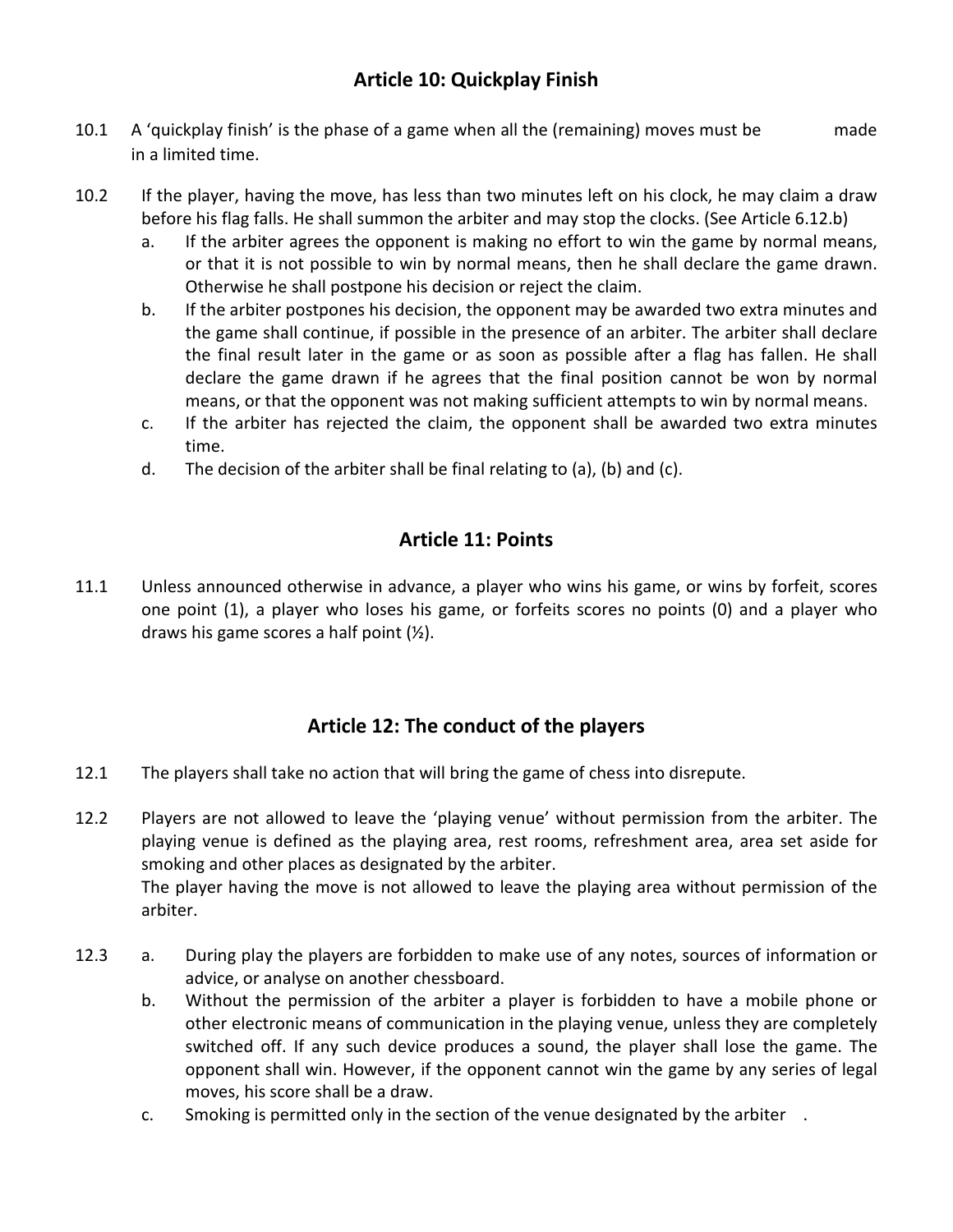- 12.4 The scoresheet shall be used only for recording the moves, the times of the clocks, the offers of a draw, and matters relating to a claim and other relevant data.
- 12.5 Players who have finished their games shall be considered to be spectators.
- 12.6 It is forbidden to distract or annoy the opponent in any manner whatsoever. This includes unreasonable claims, unreasonable offers of a draw or the introduction of a source of noise into the playing area.
- 12.7 Infraction of any part of Articles 12.1 to 12.6 shall lead to penalties in accordance with Article 13.4.
- 12.8 Persistent refusal by a player to comply with the Laws of Chess shall be penalised by loss of the game. The arbiter shall decide the score of the opponent.
- 12.9 If both players are found guilty according to Article 12.8, the game shall be declared lost by both players.
- 12.10 In the case of Article 10.2.d or Appendix D a player may not appeal against the decision of the arbiter.

Otherwise a player may appeal against any decision of the arbiter, unless the rules of the competition specify otherwise.

# Article 13: The role of the Arbiter (See Preface)

- 13.1 The arbiter shall see that the Laws of Chess are strictly observed.
- 13.2 The arbiter shall act in the best interest of the competition. He should ensure that a good playing environment is maintained and that the players are not disturbed. He shall supervise the progress of the competition.
- 13.3 The arbiter shall observe the games, especially when the players are short of time, enforce decisions he has made and impose penalties on players where appropriate.
- 13.4 The arbiter can apply one or more of the following penalties:
	- a. warning
	- b. increasing the remaining time of the opponent
	- c. reducing the remaining time of the offending player
	- d. declaring the game to be lost
	- e. reducing the points scored in the game by the offending party
	- f. increasing the points scored in the game by the opponent to the maximum available for that game
	- g. expulsion from the event.
- 13.5 The arbiter may award either or both players additional time in the event of external disturbance of the game.